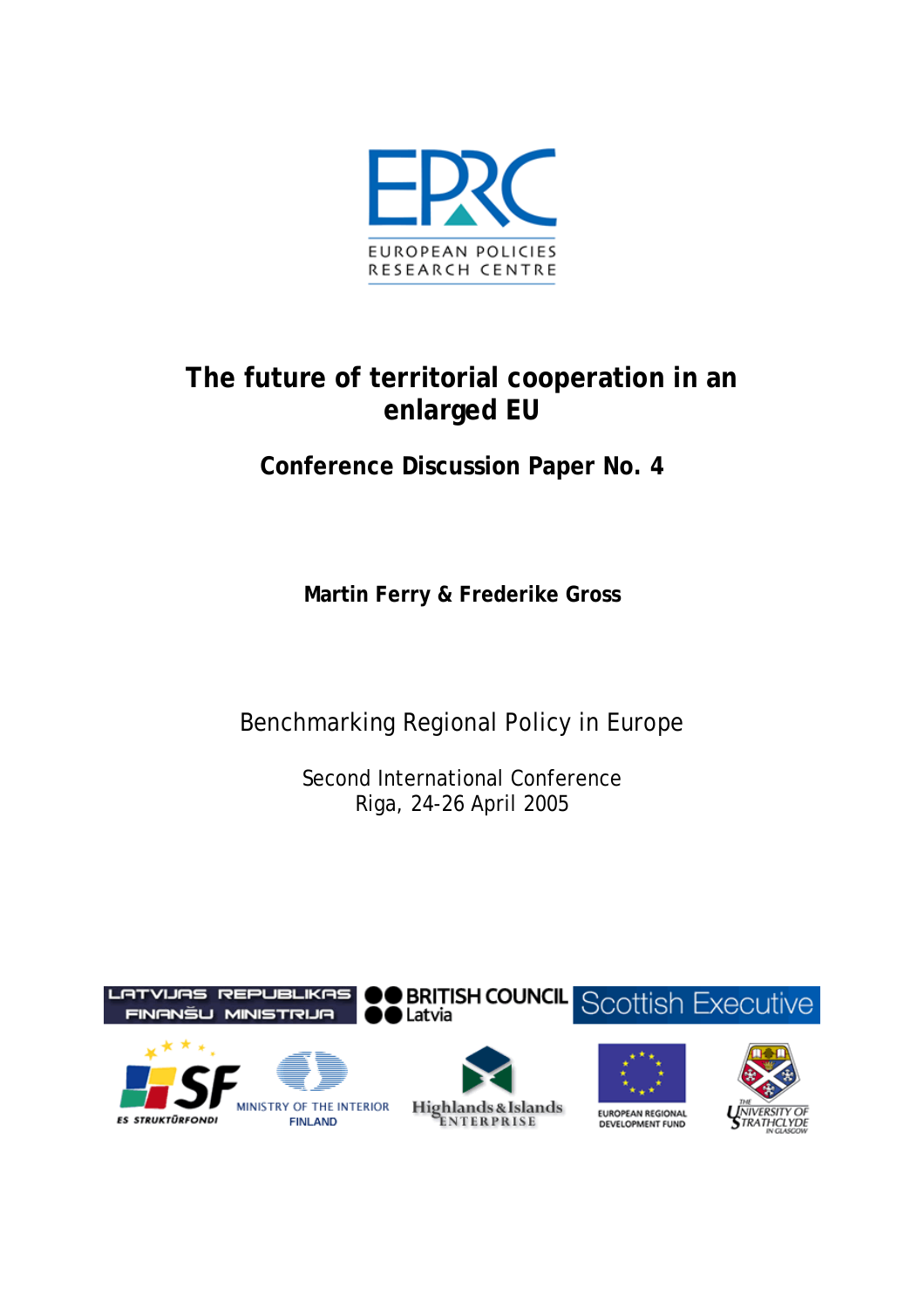#### **European Policies Research Centre**

University of Strathclyde Graham Hills Building 40 George Street Glasgow G1 1QE United Kingdom

Tel: +44 (0) 141 548 3908 Fax: +44 (0) 141 548 4898 E-mail: eprc@strath.ac.uk

<http://www.eprc.strath.ac.uk/eprc/default.htm>

April 2005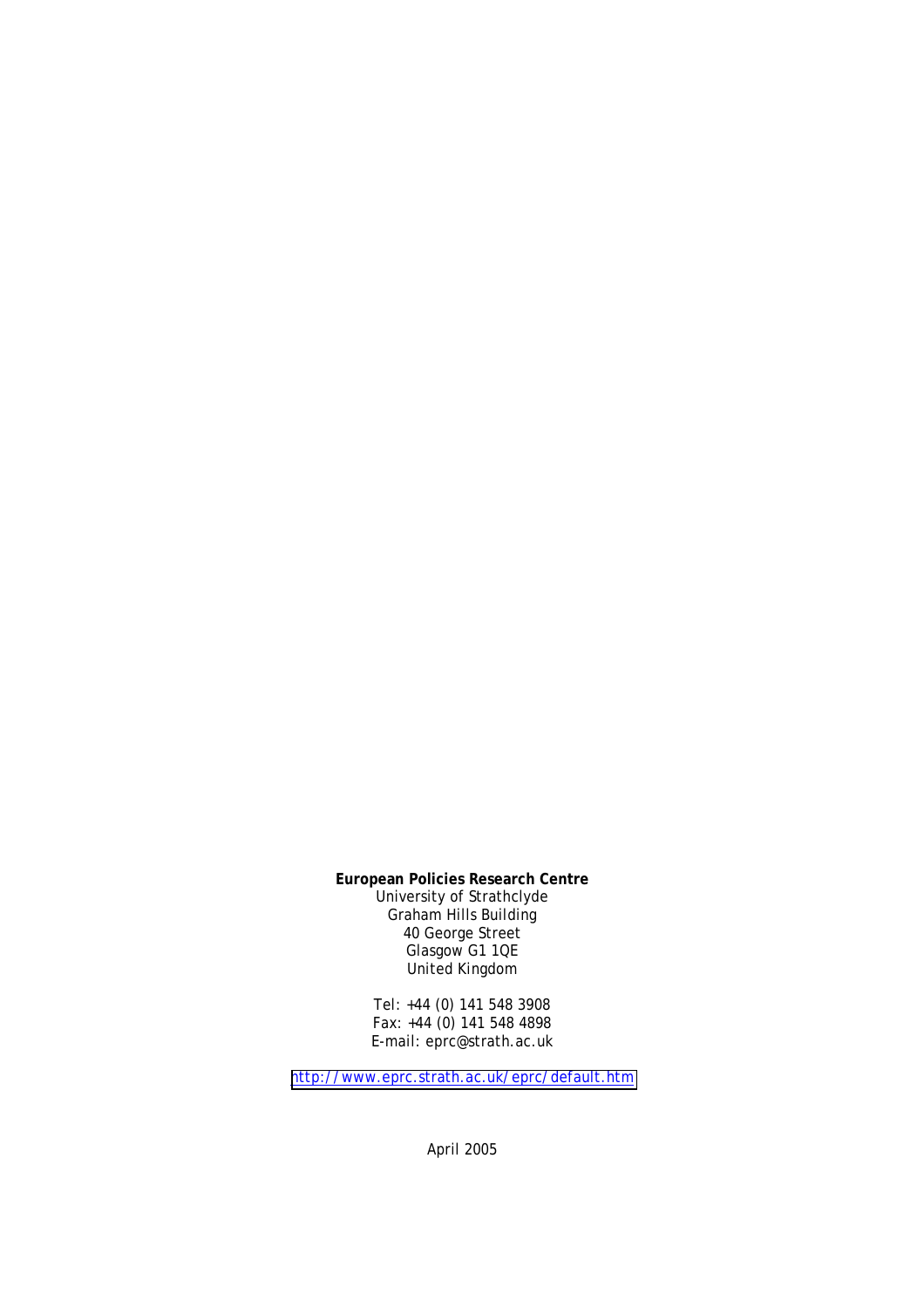# **Preface**

This paper has been prepared as a background discussion document for the Second International Conference 'Benchmarking Regional Policy in Europe' being held in Riga on 24-26 April 2005. The Conference is being hosted by the Ministry of Finance, Latvia, and organised by the European Policies Research Centre, University of Strathclyde, UK.

The Conference is being supported by the following organisations, whose sponsorship is gratefully acknowledged in making the meeting possible:

- Ministry of Finance, Latvia
- Scottish Executive, UK
- Ministry of the Interior, Finland
- British Council Latvia
- Highlands & Islands Enterprise, UK
- European Commission
- University of Strathclyde, UK

This paper has been written by Dr. Martin Ferry (Research Fellow) and Frederike Gross (Research Assistant) of the European Policies Research Centre. The paper is the product of desk research, based on previous EPRC studies in the EU27 countries, and a fieldwork interview survey among national authorities in EU Member States and Candidate Countries. The field research team comprised the following researchers:

| Bulgaria        | Professor John Bachtler |
|-----------------|-------------------------|
| Czech Republic  | Dr Irene McMaster       |
| Cyprus          | Carlos Méndez           |
| Estonia         | Nina Quiogue            |
| Hungary         | Dr Sara Davies          |
| Latvia          | Dr Irene McMaster       |
| Lithuania       | <b>Tobias Gross</b>     |
| Malta           | Carlos Méndez           |
| Poland          | Dr Martin Ferry         |
| Romania         | Richard Harding         |
| Slovak Republic | Dr Vit Novotny          |
| Slovenia        | Professor Douglas Yuill |

Research and administrative support was provided by:

| Jacqui Vance | Chiara Polverari |
|--------------|------------------|
| Lynn Ogilvie | Frederike Gross  |
| Rhona Walker |                  |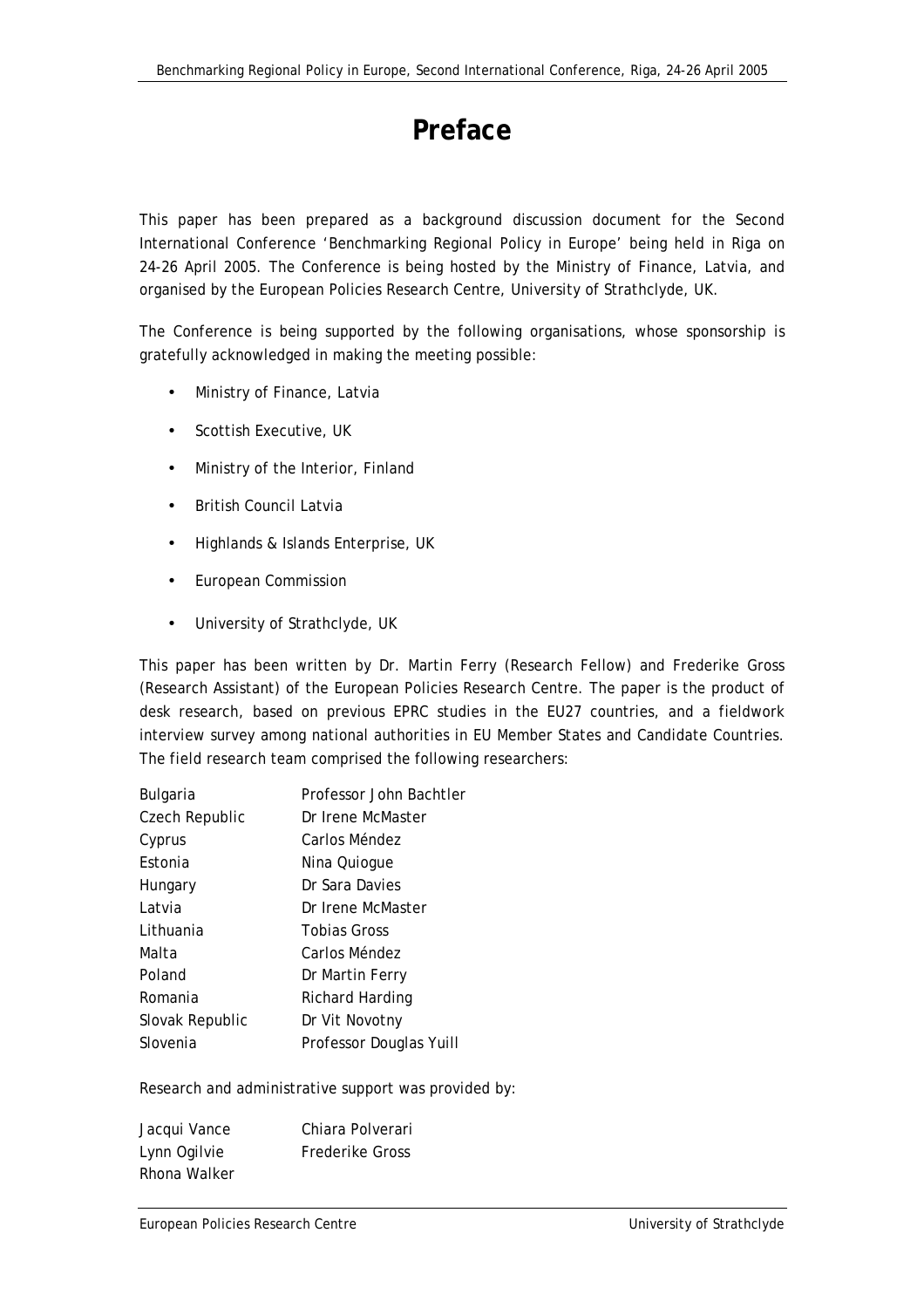The research team is grateful for the assistance provided by national government officials and experts from the EU Member States and Candidate Countries and their contribution to the papers. The papers will be revised after the Conference and disseminated more widely; EPRC would welcome feedback on any of the issues contained in the papers.

EPRC, April 2005.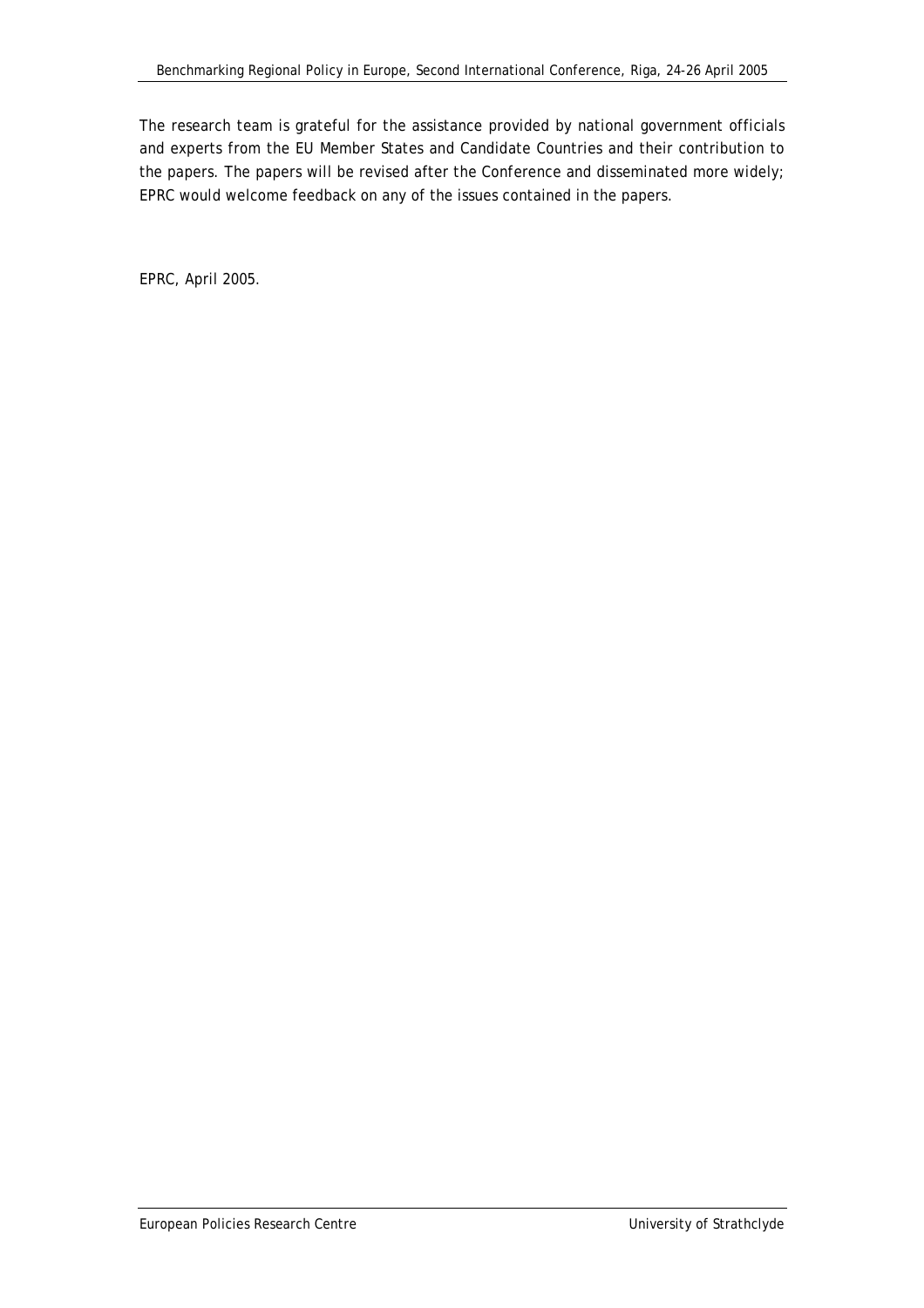## **THE FUTURE OF TERRITORIAL COOPERATION IN AN ENLARGED EU**

# **CONTENTS**

| 1.                 |                |                                                            |  |
|--------------------|----------------|------------------------------------------------------------|--|
| 2.                 |                | THE EVOLUTION OF TERRITORIAL COOPERATION IN THE EU  9      |  |
|                    | 2.1            |                                                            |  |
|                    | 2.2            |                                                            |  |
|                    | 2.3            |                                                            |  |
| 3.                 |                | TERRITORIAL COOPERATION IN NEW MEMBER STATES AND CANDIDATE |  |
|                    |                |                                                            |  |
|                    | 3.1            |                                                            |  |
|                    | 3.1.1<br>3.1.2 |                                                            |  |
|                    | 3.2            |                                                            |  |
|                    | 3.2.1          |                                                            |  |
|                    | 3.2.2          |                                                            |  |
|                    | 3.3            | Assessment of achievements and challenges  18              |  |
|                    | 3.3.1          |                                                            |  |
|                    | 3.3.2          |                                                            |  |
| $\boldsymbol{4}$ . | <b>THF</b>     | REFORM OF EU COHESION POLICY AND THE FUTURE OF             |  |
|                    | 4.1            |                                                            |  |
|                    | 4.1.1          |                                                            |  |
|                    | 4.1.2          |                                                            |  |
|                    | 4.2            |                                                            |  |
|                    | 4.2.1          |                                                            |  |
|                    | 4.2.2          |                                                            |  |
|                    | 4.2.3          |                                                            |  |
|                    | 4.3<br>4.3.1   | European Groupings of Cross-Border Cooperation 25          |  |
|                    | 4.3.2          |                                                            |  |
|                    | 4.4            |                                                            |  |
| 5.                 |                |                                                            |  |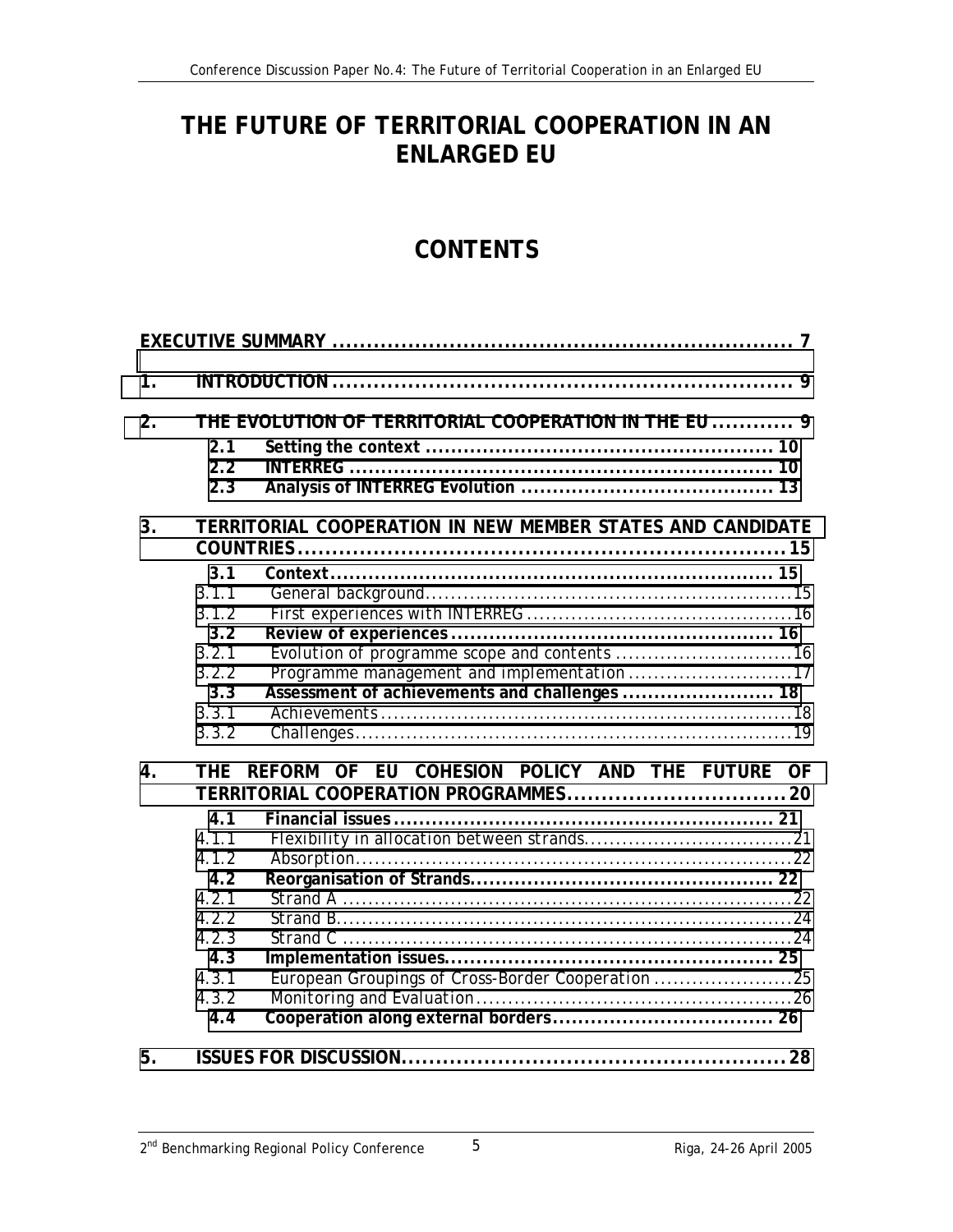### $2<sup>nd</sup>$  Benchmarking Regional Policy Conference  $\overline{\phantom{a}}$  6  $\overline{\phantom{a}}$  Riga, 24-26 April 2005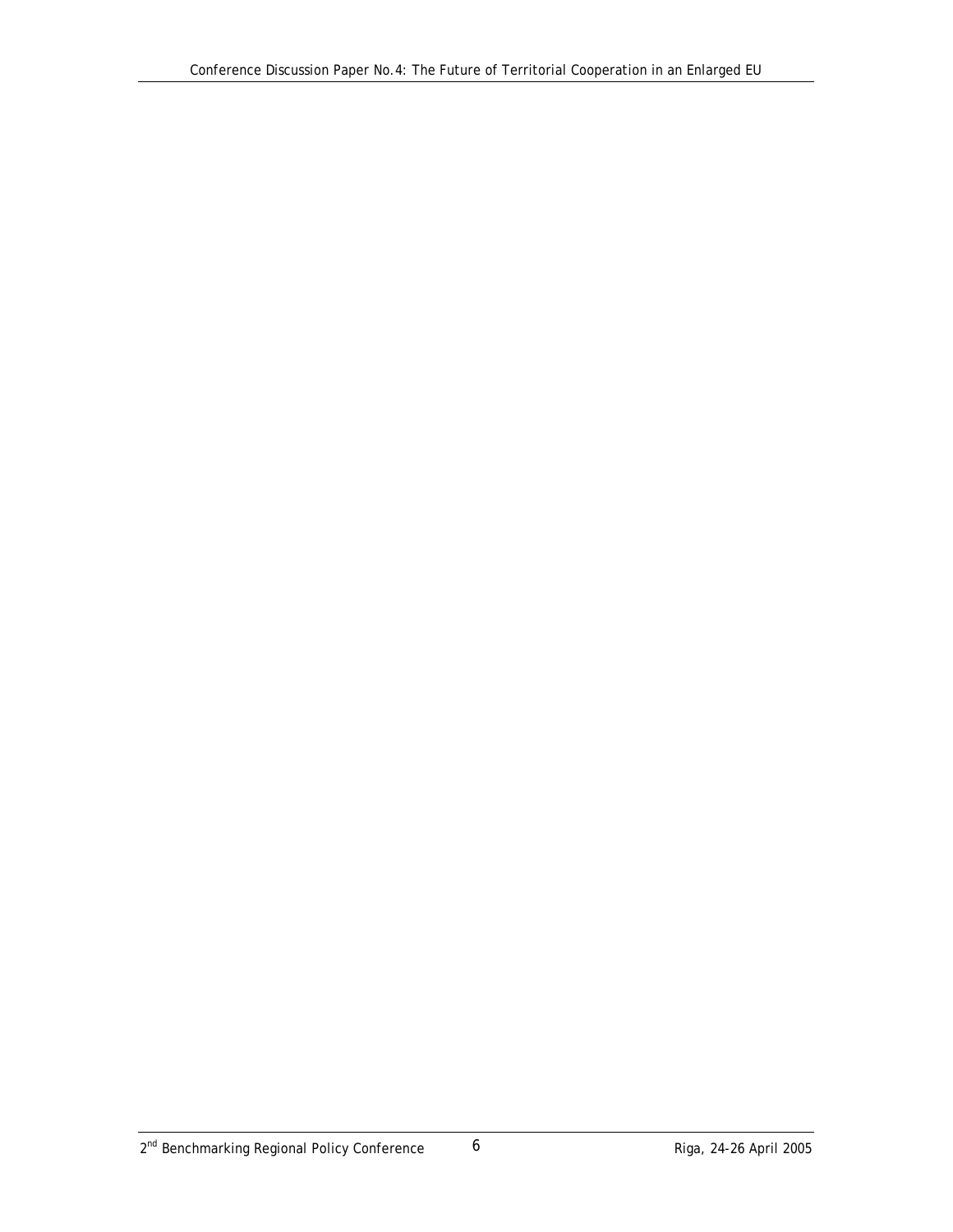## <span id="page-6-0"></span>**THE FUTURE OF TERRITORIAL COOPERATION IN AN ENLARGED EU**

## **EXECUTIVE SUMMARY**

Over time, territorial cooperation has evolved considerably as a significant aspect of Cohesion policy, encompassing activities that may be difficult to administer but which can yield important economic and political results, particularly in countries where traditions of cooperation across borders and between nations and regions are less developed. The purpose of this paper is to trace the development of territorial cooperation activities in the EU, review and assess the involvement of new Member States (NMS) and Candidate Countries (CCs) in these programmes thus far, and identify and explore the key issues arising from current debate on the future development of territorial cooperation activities within EU Cohesion policy.

Section 1 of the paper focuses on the evolution of the territorial cooperation dimension of Cohesion policy, noting the increasing significance attached to these activities through time, the deepening appreciation of the distinctive political, economic and social value added by these programmes and, in parallel, the growing challenge facing policy-makers in terms of management and implementation.

The second section takes these issues and themes and applies them to the context of Member States and Candidate Countries. Although experience is limited, and variations in domestic approaches can be identified, reviewing the experience of NMS and CCs to date produces some particular emphases in terms of the scope and content of programmes and specific implementation issues.

The final section reviews the ongoing debate on the future of territorial cooperation in the EU, exploring reactions, among Member States to current Commission proposals under four headings: the financial package, the reorganisation of strands, implementation issues and the external dimension. It concludes that, while there is general recognition of the value of territorial cooperation and consensus on the increasing focus placed on this topic in the proposals, there are several issues that remain to be resolved in the negotiations that will have a crucial impact on the content and management of these programmes in the next programming period. The paper ends with some questions for discussion, based on issues emerging from the ongoing reform debate.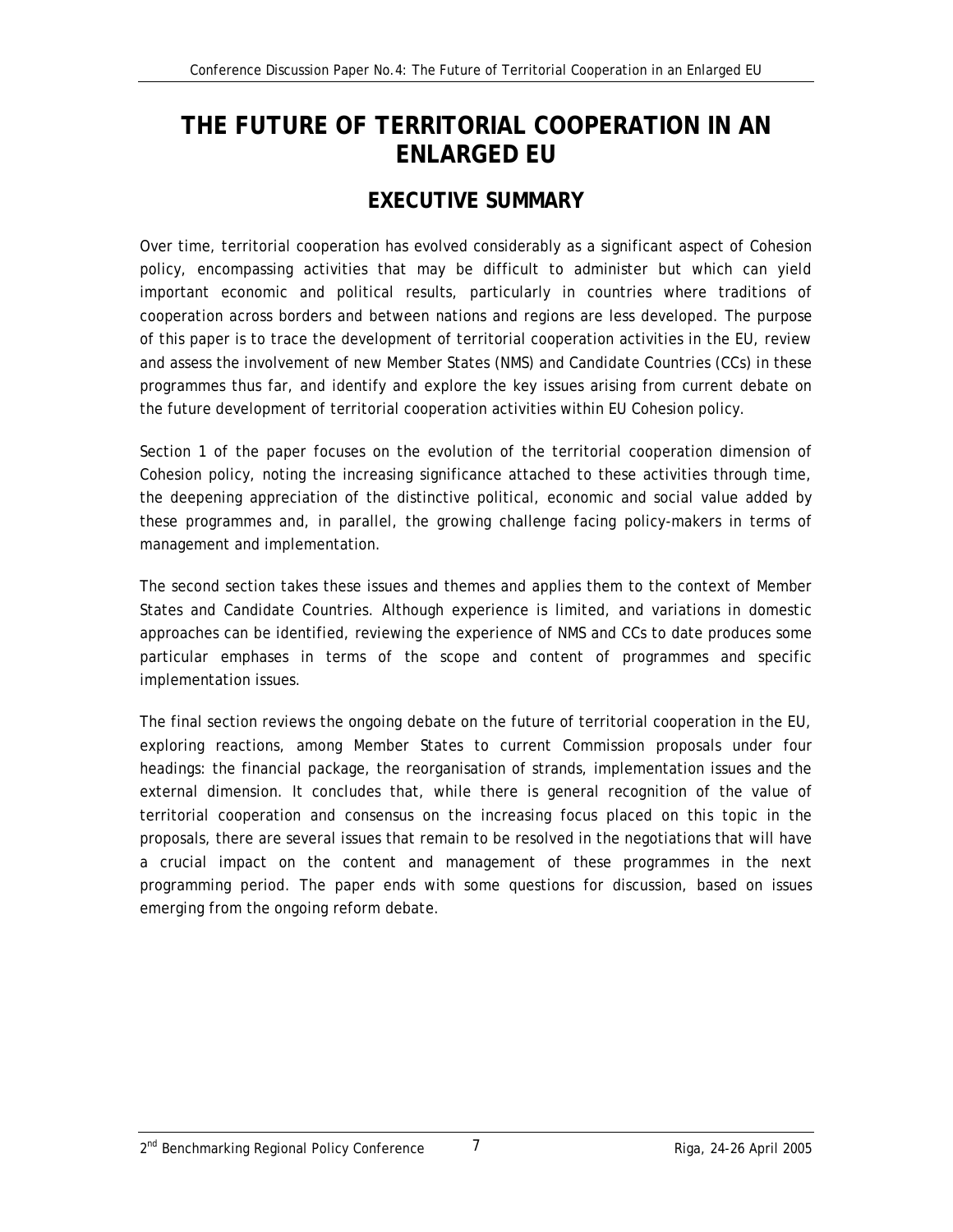#### $2<sup>nd</sup>$  Benchmarking Regional Policy Conference  $8<sup>8</sup>$  Riga, 24-26 April 2005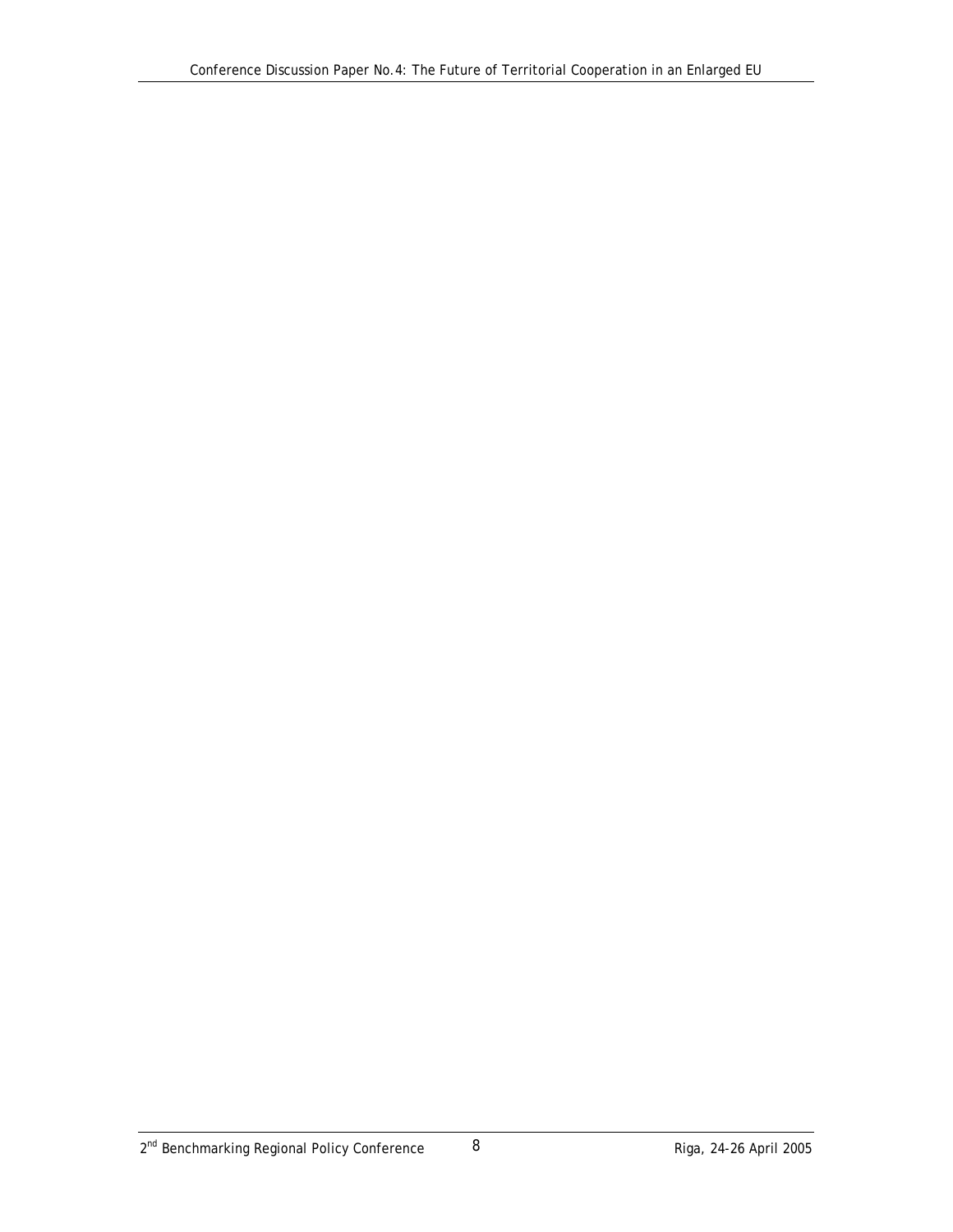# <span id="page-8-0"></span>**THE FUTURE OF TERRITORIAL COOPERATION IN AN ENLARGED EU**

## **1. INTRODUCTION**

Territorial cooperation is one of the most visible manifestations of the project of European integration. Cooperation between countries and regions is an essential element of EU Cohesion policy and building cultural, institutional and actual bridges between regions and nations has obvious value, particularly in the context of new Member States (NMS) and Candidate Countries (CCs), where experiences of cooperation are relatively recent. Although EU-funded territorial cooperation is relatively small in financial terms, and the programmes and projects associated with it are complicated to manage and administer, the importance of their overriding aim to break down cultural and physical barriers is reflected in the growing priority given to these programmes by the Commission.

This becomes obvious in the proposed continuation of INTERREG into the 2007-13 programming period, as set out in the Commission proposals, where a territorial cooperation strand, with an expanded financial package, is one of three pillars of proposed future cohesion policy.<sup>1</sup> However, this increased emphasis is prompting important questions concerning territorial cooperation. What type of activities should be funded? How can programmes best be implemented and managed? How can the true impact of these activities be evaluated?

For these reasons, now is a good time to review past experiences and assess future perspectives. The first part of the paper sets the context for our analysis by tracing the evolution of EU territorial cooperation programmes. An assessment of the experiences, achievements and challenges associated with the INTERREG Community Initiative in the EU provides several themes and issues which are subsequently explored, in Section 2, within the context of Member State experiences. Section 4 of the paper draws these insights together from the perspective of significant changes in the EU approach to territorial cooperation, outlined in current reform proposals.<sup>2</sup> The paper concludes with some questions for discussion, based on issues arising from the ongoing reform debate.

## **2. THE EVOLUTION OF TERRITORIAL COOPERATION IN THE EU**

The term territorial cooperation has been of increasing salience in the past decade, spurred to a large extent by EU policies designed to promote national and regional collaboration.

l

<sup>1</sup> CEC (2004) *A new Partnership for Cohesion: Convergence, Competitiveness, Cooperation*, (The 'Third Cohesion Report'), Commission of the European Communities, Luxembourg.

<sup>2</sup> Sections 1 and 3 draw on Taylor S, Olejniczak K and Bachtler J (2004) *A Study of the Mid-Term Evaluations of INTERREG Programmes for the Programming Period 2000-06*, Report to the INTERACT Secretariat, EPRC, University of Strathclyde, Glasgow.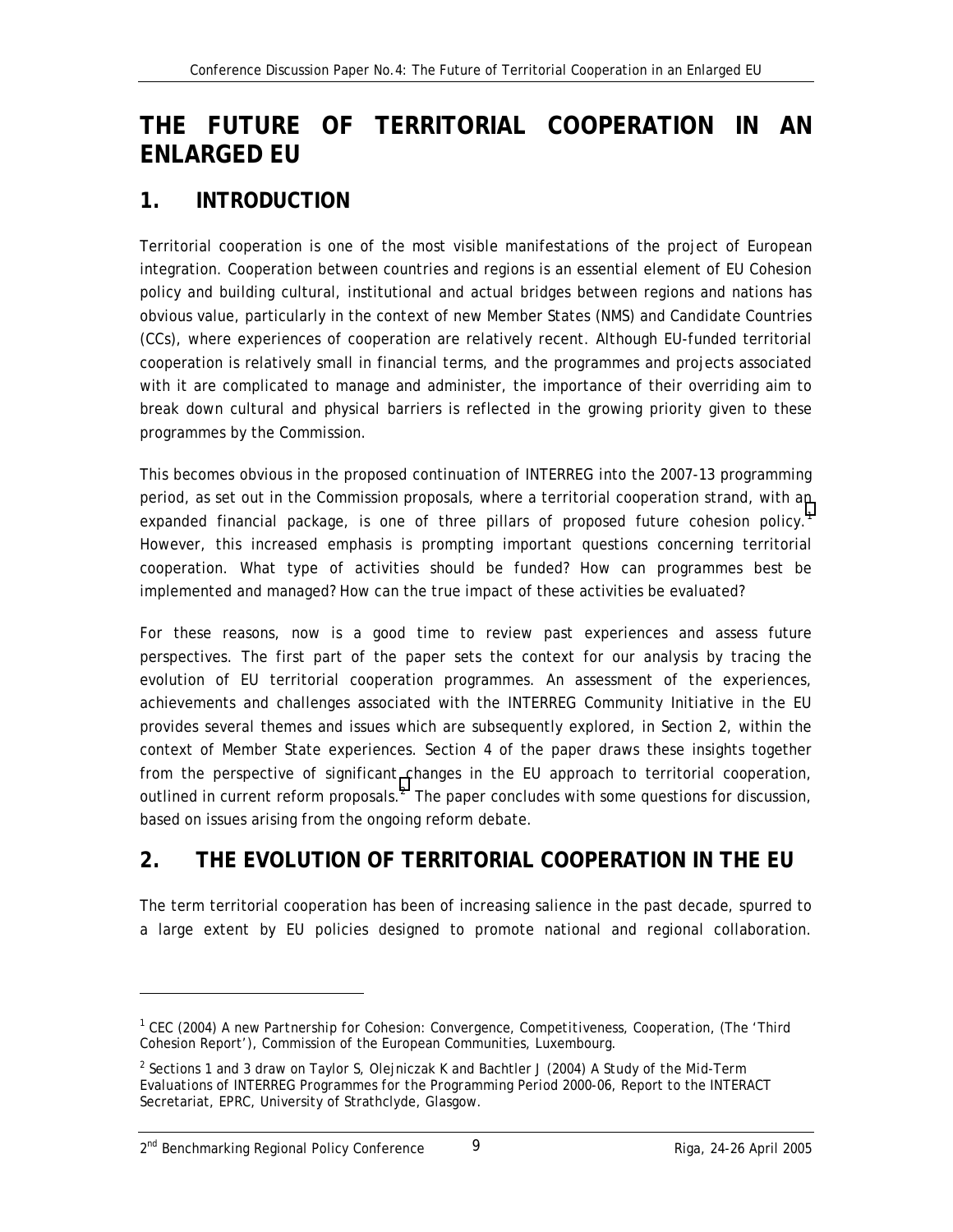<span id="page-9-0"></span>Cooperation can cover a large group of diverse activities. Different categories of territorial cooperation can be distinguished and these are briefly explored below.

#### **2.1 Setting the context**

Cooperation activities can be conceptualised according to different types of cooperation, different geographical or spatial dimensions and different intended results or impacts. The *fields of cooperation* can be categorised into three types:

- *cultural cooperation -* overcoming legacies of history; addressing fears and sensitivities, distrust, mutual suspicion; focus on education, culture; engaging with youth, ordinary people, as well as elites;
- *economic cooperation* building economic bridges, stimulating economic development of the peripheries; co-operation instead of competition; inter-firm linkages; intermediary linkages to facilitate trade, investment;
- *institutional cooperation* building institutional co-operation by promotion of mutual contacts among elites; building links between political and administrative organisations; vertical co-operation (between different levels) and horizontal (across borders).

The *spatial dimensions of cooperation* can be divided into those that are *geographically contiguous,* i.e. cooperation across contiguous national or regional borders; and *non-contiguous cooperation,* i.e. 'long-distance' cooperation or interregional co-operation. Lastly, the *intended impacts* may be:

- *direct* a primary concern with local practical problem solving and activities is explicitly geared towards improving the economic and/or social situation of those living on either side of the border;
- *strategic -* the primary aim is to develop joint strategies to address common problems between the partners involved; or
- *networking* the primary aim is to create mechanisms that improve collaboration and exchange between partners.

#### **2.2 INTERREG**

As noted above, the EU has been an important driver for increased focus on territorial cooperation, particularly through its INTERREG Community Initiative thus introducing these various categories into Structural Funds programmes. The following section outlines briefly the evolution of this Community Initiative and assesses its achievements and challenges experienced thus far.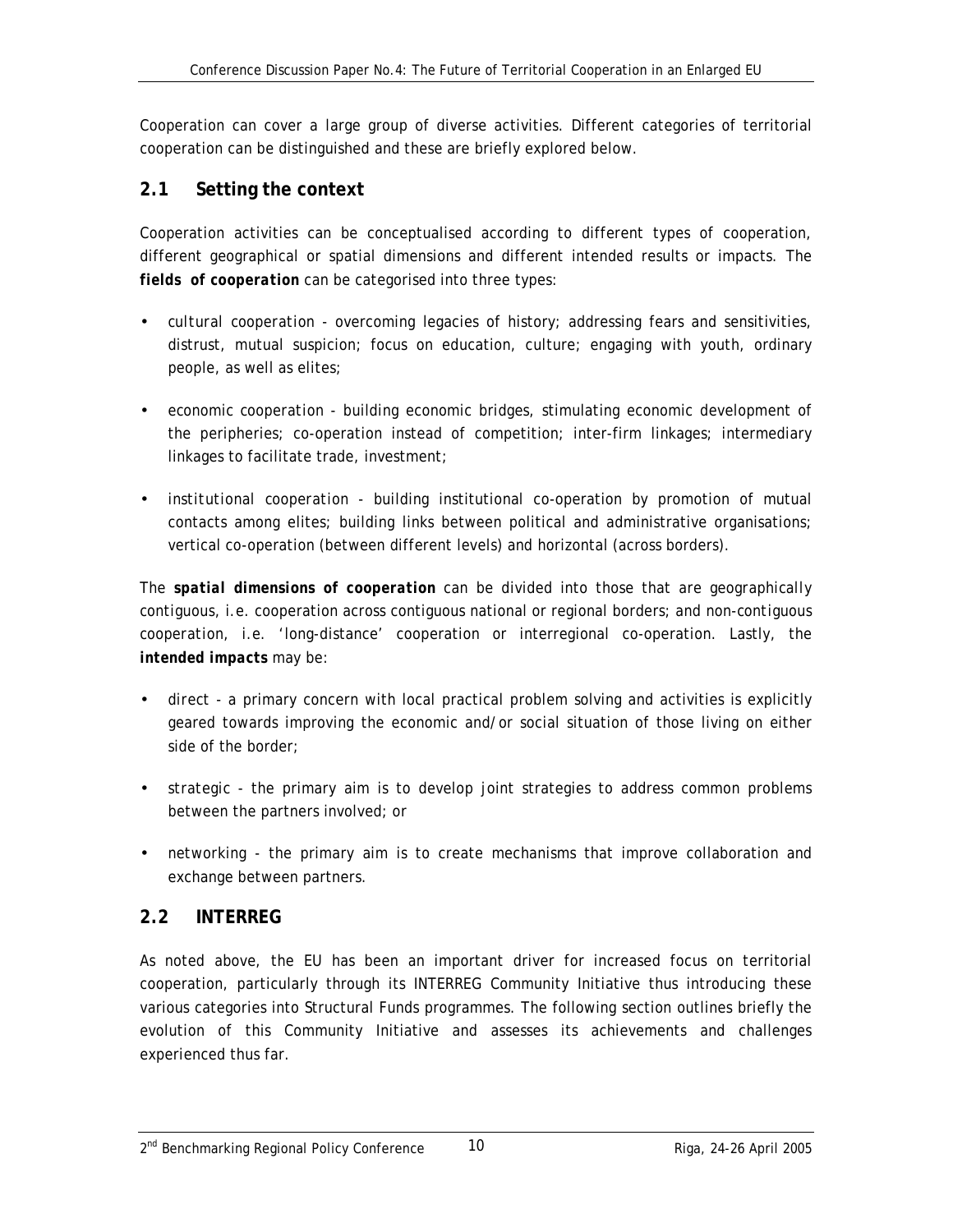The INTERREG Community Initiative is now in its third programming period. Table 1 charts the evolution of programmes through these stages.

| <b>Theme</b>                        | <b>INTERREG I 1990-93</b>        | <b>INTERREG II 1994-99</b>                                                                                                                                                             | <b>INTERREG III 2000-06</b>                                                                                                                                                                     |
|-------------------------------------|----------------------------------|----------------------------------------------------------------------------------------------------------------------------------------------------------------------------------------|-------------------------------------------------------------------------------------------------------------------------------------------------------------------------------------------------|
| Total                               | 31 programmes                    | 79 programmes                                                                                                                                                                          | 72 programmes                                                                                                                                                                                   |
| Cross-border<br>cooperation         | <b>INTERREG I</b>                | <b>INTERREG IIA</b>                                                                                                                                                                    | <b>INTERREG IIIA</b>                                                                                                                                                                            |
|                                     | 31<br>programmes<br>(4 maritime) | 59 programmes<br>(16 maritime), of which:<br>31 internal border<br>programmes<br>28 external border<br>programmes <sup>3</sup>                                                         | 53 programmes<br>$\eta$ 14 maritime), of which:<br>24 internal border programmes<br>29 external border programmes<br>(12 of which are with new<br>Member States, therefore<br>internal by 2004) |
| Completion of<br>energy<br>networks | n/a                              | <b>INTERREG IIB</b><br>Continuation of the Regen<br>Community Initiative<br>3 programmes<br>Operated as collections of<br>projects rather than<br>'programmes' in the rounder<br>sense | n/a                                                                                                                                                                                             |
| Transnational<br>cooperation        | n/a                              | <b>IIC</b><br><b>INTERREG</b><br>&<br><b>Article 10 Pilot Actions</b>                                                                                                                  | <b>INTERREG IIIB</b>                                                                                                                                                                            |

**Table 1: Scope and numbers of INTERREG I, II and III programmes** 

l

<sup>&</sup>lt;sup>3</sup> Counting programmes including internal *and* external borders as external.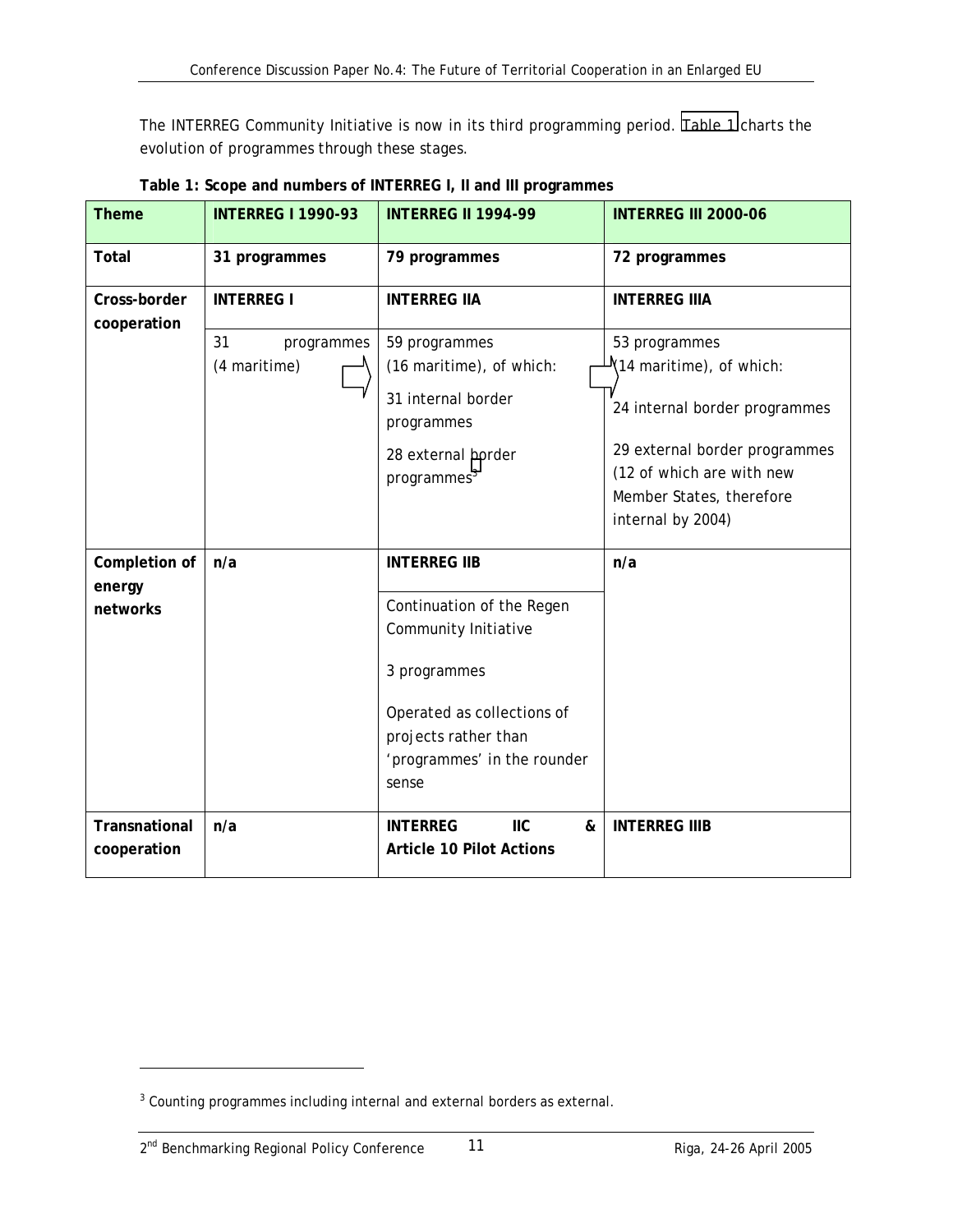|                |     | 13 INTERREG IIC programmes    | 13 INTERREG IIIB programmes    |
|----------------|-----|-------------------------------|--------------------------------|
|                |     | focused on regional and       |                                |
|                |     | spatial planning - context of | (Most relate to previous       |
|                |     | <b>ESDP</b>                   | transnational co-operation and |
|                |     |                               | Article 20 pilot actions. Two  |
|                |     |                               | new programmes target          |
|                |     |                               | √outermost regions.)           |
|                |     | transnational co-op           |                                |
|                |     | programmes                    |                                |
|                |     |                               |                                |
|                |     | flood mitigation programmes   |                                |
|                |     | drought prevention            |                                |
|                |     | programmes                    |                                |
|                |     |                               |                                |
|                |     | 4 Article 20 Pilot Actions    |                                |
|                |     |                               |                                |
| Inter-regional | n/a | n/a                           | <b>INTERREG IIIC</b>           |
| cooperation    |     |                               |                                |
|                |     |                               | Pan-European programme         |
|                |     |                               | 4 programmes to divide the EU  |
|                |     |                               | administratively into four     |
|                |     |                               | sectors.                       |
|                |     |                               |                                |

**Source:** Taylor S, Olejniczak K and Bachtler J (2004) *op.cit.* p13.

INTERREG I was introduced in 1990, and supported 31 cross-border programmes. Since then, it has evolved in terms of design, management and delivery. The initiative was both expanded and diversified for the *1994-99 programming period*, embracing three different types of multi-national programme:

- **A Cross-border cooperation,** promoting cooperation between adjacent regions with the aim of developing social and economic cross-border integration through common development strategies.
- **B Transnational cooperation,** involving national, regional and local authorities and aims to promote better integration within the Union through the formation of large groups of European regions whose integration is strengthened through a range of strategic and conceptual initiatives.
- **C Inter-regional cooperation,** which is relatively new and aims to improve the effectiveness of regional development policies and instruments through large-scale information exchange and sharing of experience (networks). It is focused on learning about policy rather than delivering it.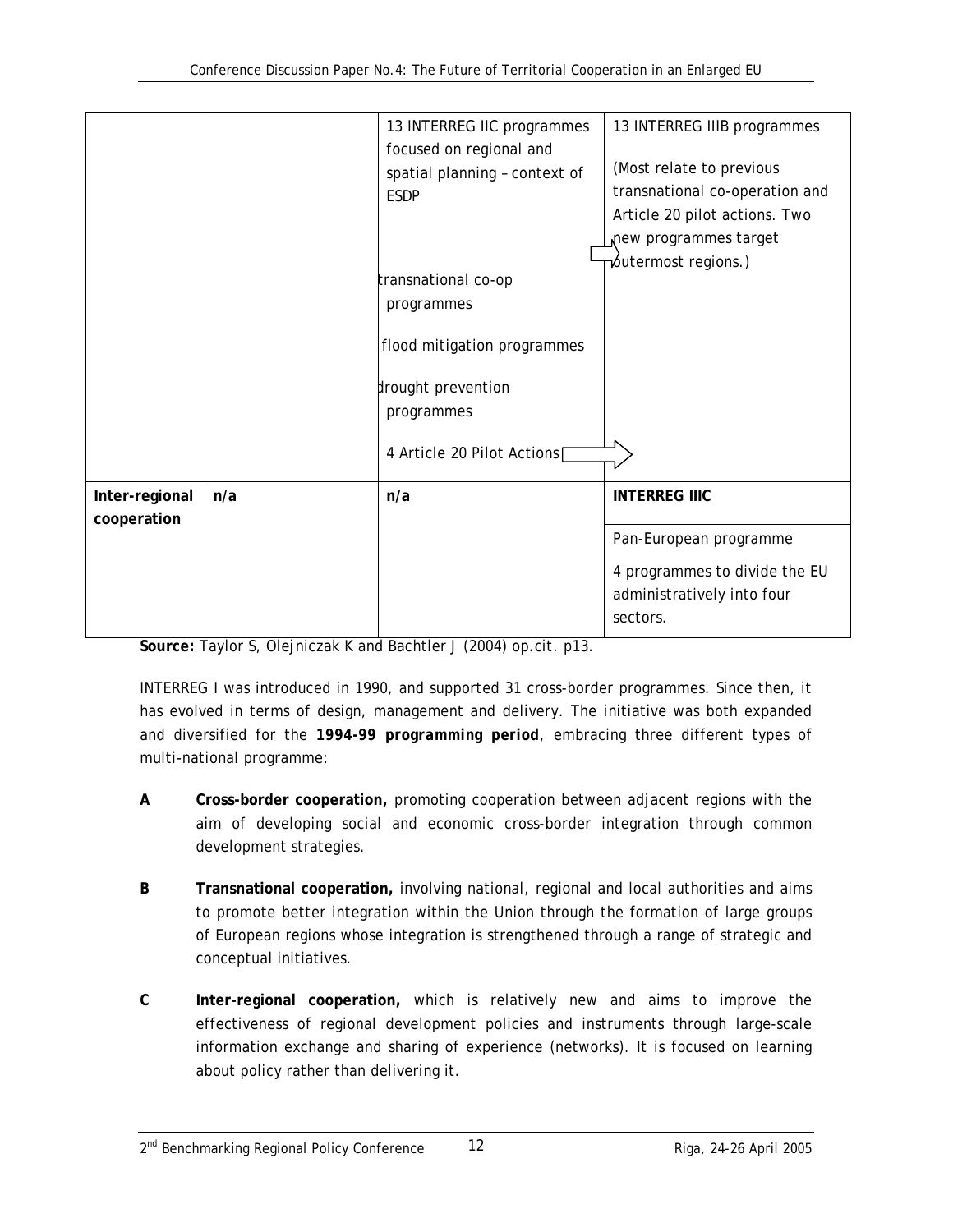<span id="page-12-0"></span>The introduction of PHARE CBC in 1994 and TACIS CBC in 1996 also offered scope for external integration efforts, with INTERREG IIA and TACIS or PHARE CBC programmes attempting to mirror each other across the two sides of relevant borders.

In the *2000-06 period*, the evolution of INTERREG has continued into a third phase. As in the previous phase, it is the largest Community Initiative, but it now receives significantly more resources [ERDF allocation of €4.875 billion (1999 prices)]. The number of Strand A programmes has decreased overall between INTERREG II and III, reflecting processes of consolidation of programmes along national borders. The process of enlargement has also had a significant impact, giving the EU several new internal and external borders. Nine new cross-border and neighbourhood programmes between regions in the ten new Member States, accession countries and third countries have been adopted, covering a total population of more than 57 million citizens. In total, the additional ERDF funding for INTERREG for the new Member States is around €479 million for the period 2004 to 2006. A further 12 cross-border existing programmes have been amended to integrate the new ERDF funding for the new Member States (for example the programmes Austria-Slovenia or Finland-Estonia). Existing transnational and interregional cooperation programmes have also been amended due to enlargement.

The most noticeable impact of enlargement has been on Strand A. First, former external border programmes with New Member States that operated under parallel INTERREG/PHARE CBC arrangements (with different calendars, rules and policy scope) now face the challenge of transforming themselves into full, multi-national INTERREG IIIA programmes. Second, new *internal* INTERREG IIIA programmes have been created on all new internal borders of the EU, such as between Poland and the Slovak Republic. Finally, new *external* border programmes have been created, e.g. for Poland with Belarus and the Ukraine. In this context, an important change, effective in 2004, was the introduction of the 'Neighbourhood Instrument' in new and continuing external border areas. This mechanism, which has been designed to allow more integrated cooperative working, was established in an attempt to address the difficulties associated with operating parallel, incompatible instruments on either side of external borders (INTERREG on the EU side and MEDA, TACIS CBC or PHARE CBC on the non-EU side).

### **2.3 Analysis of INTERREG Evolution**

The following section assesses the achievements, experiences and challenges faced in progressing experienced and established INTERREG programmes as these have clear implications for what can be expected from these newer programmes. Although the three strands of INTERREG tend to be addressed separately, some general aspects, each with associated benefits and challenges, can be identified.

• **Additionality and innovation**. Perhaps more than other Structural Fund programmes, INTERREG programmes are *additional to domestic policy initiatives*. In many cases, a particular contribution of INTERREG has been to enable specific problems to be tackled which could not have been addressed through other support programmes. The Community Initiative can constitute the initial stimulus to bringing about widespread cross-border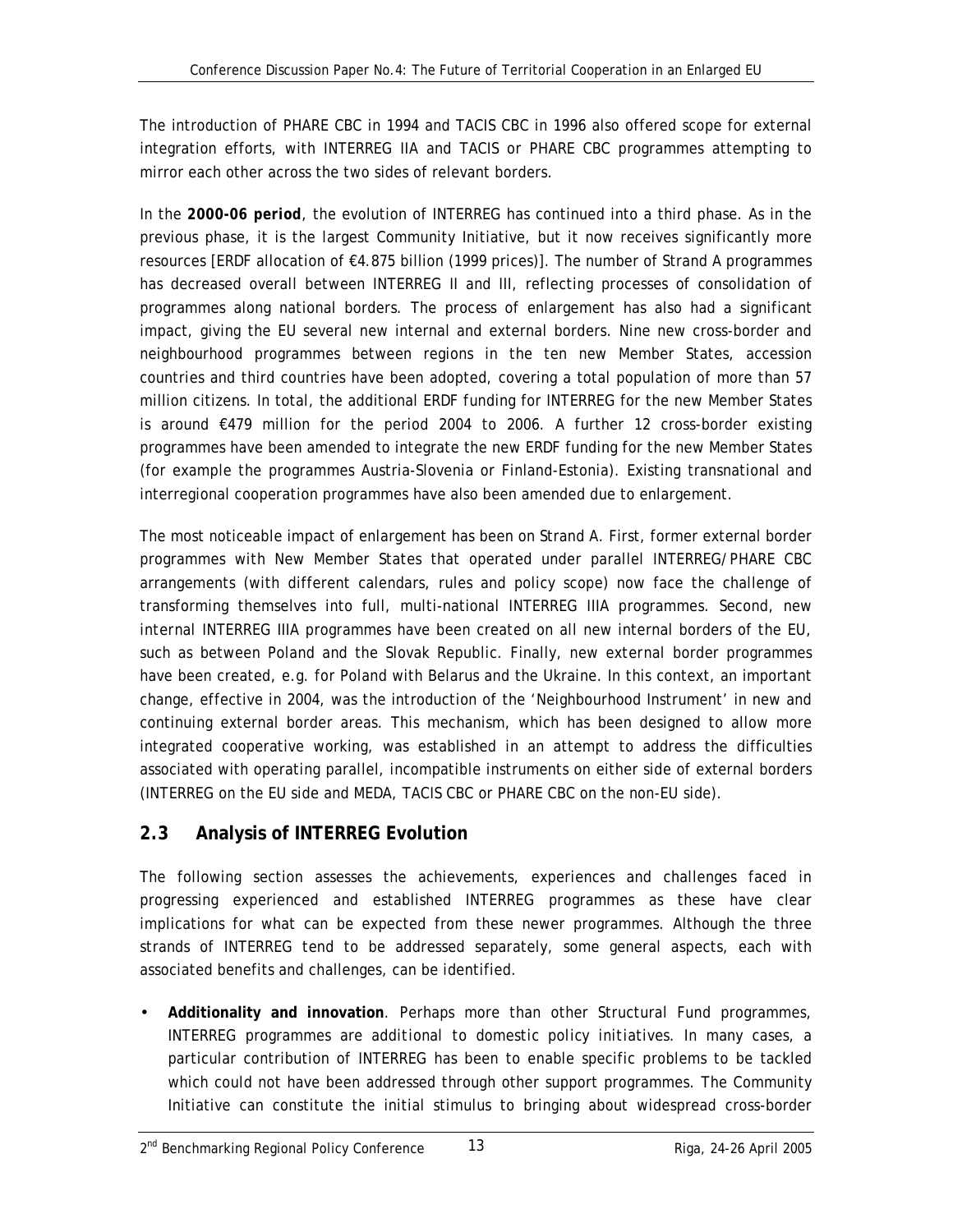cooperation, so making it possible for other projects to be undertaken. They are potential catalysts – providing opportunities which lead either to new and additional activities, or to pre-existing priorities being taken forward in a different way, opening up new possibilities to enhance strategic coherence and coordination, synergies, learning, new economic development directions and economies of scale. On the other hand, this presents challenges: being additional to mainstream policy means that programmes require dedicated delivery structures and strong promotional activities in order to be delivered successfully, while the amount of funding available to realise projects is relatively small. Moreover, guaranteeing that activities under this heading are integrated with larger Structural Fund programmes and domestic development strategies, while avoiding becoming subsumed by them, has been a challenge from the outset. Finally, the development and implementation of innovative projects run the risk of having limited tangible achievements in the end.

- **Political symbolism.** Cooperation programmes address areas of potentially high political and symbolic added value. Territorial cooperation obviously has major symbolic significance for the EU project of European integration, and it can increase the visibility of the EU and its funding mechanisms in some regions (e.g. the experience of CADSES IIIB). However, the benefits of cooperation strategies that can be more symbolic than substantial in nature are difficult to capture: although long-term gains may be assumed, short-term benefits can be elusive. A common problem of evaluating small-scale EU expenditure is the difficulty of identifying impacts, disaggregating effects from other public expenditure and determining cause-and-effect. The continuity and sustainability of these types of activities also need particular consideration. The Community added value of INTERREG is, thus, difficult to dispute, but measuring impacts can be problematic.
- **Decentralisation.** By their nature, territorial cooperation can bring a wider range of actors into the programming process and help ensure that projects are genuinely bottom up (Danish-German IIIAs).They can encourage new public conceptions of regions and the creation of new identities (e.g. Skärgården), institutions and cross-border governance systems (e.g. systemic linkages have been built between public administration and other core institutions in Austria-Slovenia IIIA). However, this 'bottom-up' perspective can cause tensions between INTERREG programmes and larger Structural Funds or domestic development programmes, complicate relationships between different administrative tiers and create conflict between regional, local and community interests and the agendas of nation states or even of the EU.
- **Trans-border relationships**. Programme activities can also result in a significant increase in the number, intensity and dynamics of cross-border contacts at national, regional and local levels. However, delivering programmes that can span multiple local, regional and national boundaries with different financial, administrative and regulatory systems can involve a high administrative cost. Programmes are delivered in accordance with most of the same rules which govern more straightforward Structural Fund programmes, including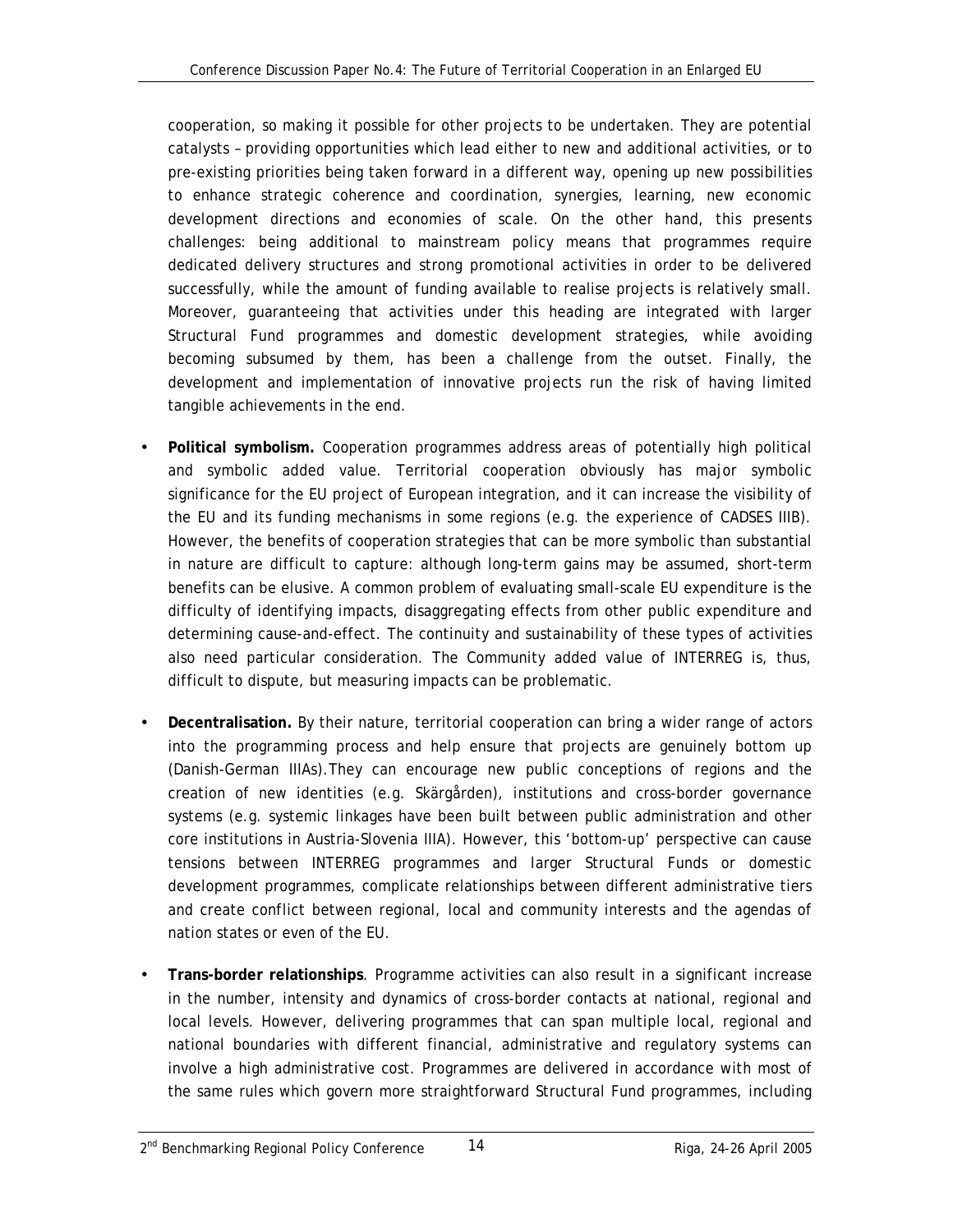<span id="page-14-0"></span>the application of the n+2 decommitment rule, but they face particular difficulties in conforming to them. One consequence of this is that projects are dominated by public authorities, while direct participation by businesses in programmes and cooperation between firms, particularly under Strand A, has been limited. The main reasons for this are the barriers posed by complex procedures. Moreover, the quality, content, scope and expectations attached to projects in terms of fostering new institutional arrangements and links can vary depending on a variety of external factors.

To sum up, the added value of INTERREG is difficult to dispute. Supporting enhanced integration between EU Member States and the balanced and sustainable development of the European space is clearly a distinctive area where supranational frameworks and initiatives can come into their own. However, these activities can be associated with complex procedures and substantial administrative burdens. It is arguable that, to a greater extent than other Structural Funds programmes, the success of these activities can depend on external administrative, political and socio-economic factors. Finally, measuring this success in terms of tangible results, particularly in the short-term can be a significant challenge. The following section explores how these issues and themes are being played out in the specific context of new Member State experiences.

## **3. TERRITORIAL COOPERATION IN NEW MEMBER STATES AND CANDIDATE COUNTRIES**

This section, reviews the experiences of the new Member States and Candidate Countries within the field of territorial cooperation, including an assessment of benefits and challenges encountered during the different stages of formulation and implementation. Variations in the priority attached to this theme in different national contexts and in the availability of interviewees preclude a comprehensive account. Rather, the aim of this section is to identify and explore key themes arising from experiences that are now informing the current reform discussion. The context for territorial cooperation activities will be set out before briefly exploring how EU territorial cooperation programmes have developed against this background. Evolving approaches to programme content and implementation are highlighted. This informs a list of achievements and challenges, drawn from policymakers' assessments of the experience of managing territorial cooperation programmes.

### **3.1 Context**

### *3.1.1 General background*

Experiences of territorial cooperation in the new Member States and Candidate Countries are relatively recent. The lack of tradition in this field can be explained, at least in part, by the legacy of communist rule where cooperation was realised at the party level and did not reach lower tiers. In the post-communist period, the priorities of macroeconomic reform, frequent changes of responsible institutions at the national level, the overall lack of finances and deficiencies in institutional structure also made this type of initiative difficult. Nevertheless, in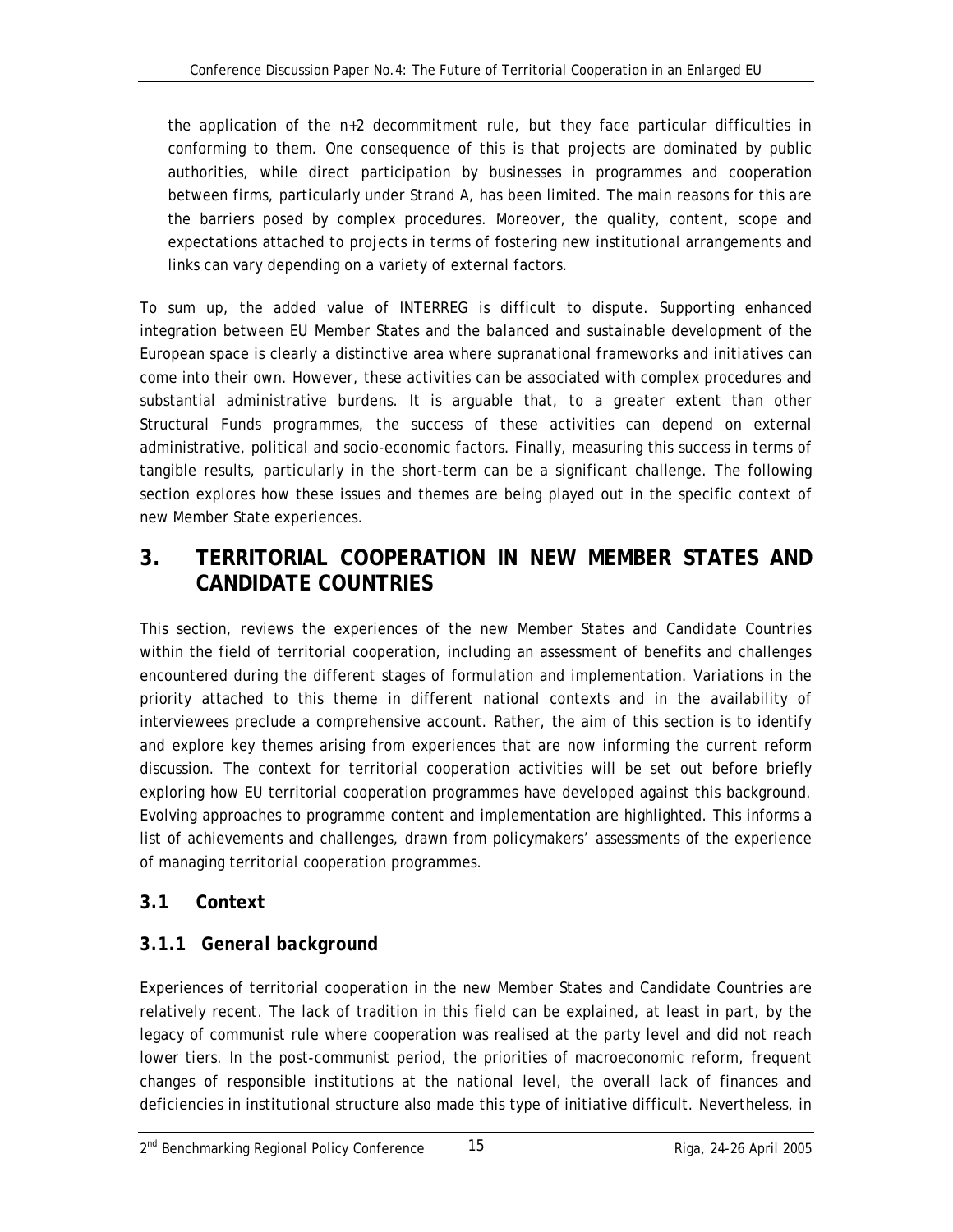<span id="page-15-0"></span>the early 1990s, some border regions were able to establish closer links within the broader framework of the Euroregions (e.g. Carpathian euroregion, Danube 21 euroregion). In the following years, territorial cooperation climbed up the policy agenda in many of these countries, driven largely by the EU. Within this general pattern, the impact and evolution of cooperation initiatives diverged, depending on traditions of cooperation, geographical position, level of economic development and the degree of administrative decentralisation in different domestic contexts. Significant variations in experience of territorial cooperation can be identified. While some regions can look back at longstanding experiences in the framework of the PHARE co-financed programmes (e.g. Bulgaria-Greece-Romania; Czech Republic-Germany; Poland-Germany), nascent cooperation projects have only just been launched with countries such as Turkey, Serbia & Montenegro and the Former Yugoslav Republic of Macedonia, and some of these have not yet reached the implementation phase.

#### *3.1.2 First experiences with INTERREG*

While there is a general tendency to use PHARE-CBC experiences as a platform for INTERREG programmes, as noted above, some countries have more experience to build on than others. Those with several borders, such as Hungary, which have prioritised PHARE-CBC from the outset and established institutional structures as well as programming procedures, are wellplaced to assume INTERREG requirements (e.g. Joint Small Project Fund in the Czech Republic). Others are relatively new to these programmes and are still adapting to the new conditions. Despite this variety and the relatively limited time to gather experiences in the field of the development and the implementation of INTERREG programmes, initial views regarding the different strands of INTERREG are emerging. Some of these reflect, to a considerable degree, perceptions across the EU.

For instance, Strand A is commonly regarded as generating the most visible impacts (Hungary, Lithuania), whereas INTERREG IIIC is seen to function primarily as a base for exchange of experience (Slovakia). Concerning strand B, the designated areas of cooperation provide a framework for projects operating on a larger scale including the design of long-term strategies. In some cases, transnational programmes can build on 'natural links' for cooperative activities and are perceived to be particularly successful in the development of more concrete and financially bigger follow-up projects (e.g. Latvia and the BSR programme*).*

#### **3.2 Review of experiences**

Despite relatively limited traditions of territorial cooperation activities and variations in domestic approaches, reviewing the experience of new Member States and Candidate Countries thus far produces some particular emphases that reflect their specific context.

### *3.2.1 Evolution of programme scope and contents*

• The main focus of activity under territorial cooperation has been on the **improvement and development of infrastructure** in border areas. The general development of cross-border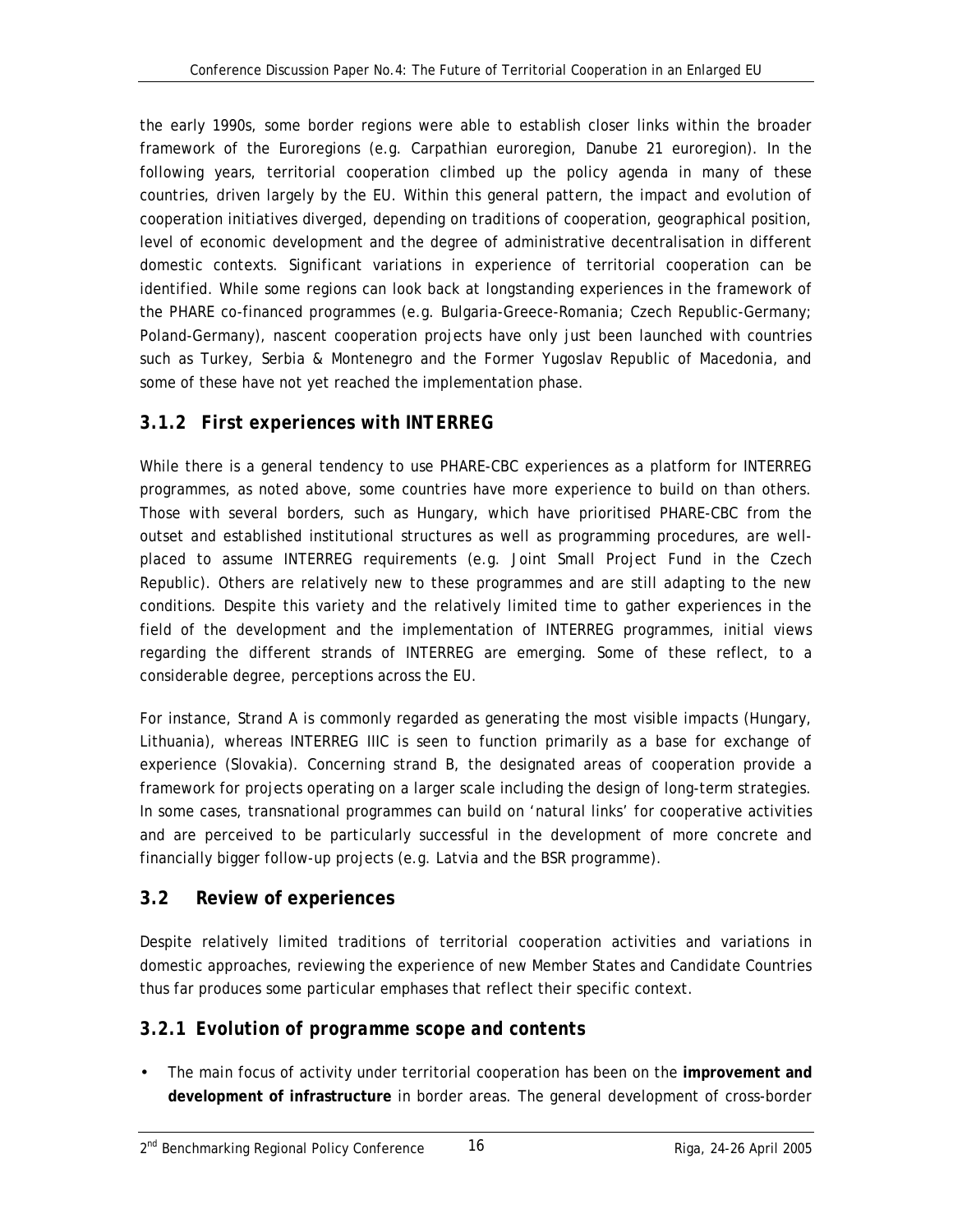<span id="page-16-0"></span>infrastructure and border security were prioritised, often involving larger investment projects in the transport sector but also in technical fields such as air protection, water management and sustainable development. Especially in coastal regions, the conservation of the environment constitutes a general priority of cooperation, and transnational cooperation programmes have played an active role (INTERREG IIIB, BSR). However, over time the range of cooperation activities has expanded considerably. Through PHARE-CBC/INTERREG programmes, efforts to improve **business cooperation** across borders in fields such as the service industry, the tourism sector (Poland-Germany) or innovation (e.g. Czech Republic), though still quite limited, have intensified.

• Increasing support has also been provided for **capacity building and institutional development** based on the establishment of cross-border links between local and regional authorities and NGOs (e.g. Estonia and Latvia). Although these 'people-to-people' measures (i.e. the organisation of seminars, trainings, the establishment of joint social and economic institutions) usually occur in smaller projects, they are regarded as particularly important in a context where experience of cooperation activities is low (e.g. Bulgaria-Macedonia/ Serbia & Montenegro).

All of the cooperation projects aim at more general objectives such as the integration of eligible areas, contributing to the gradual removal of regional disparities as well as the development of regional-level participation which seems to be especially important in the context of former socialist countries. In this respect, another essential aim is to do away with existing mental barriers (often a legacy of the communist period) and change people's thinking and attitudes in building on a common heritage. More specifically, bringing people and their institutions together during the preparation and implementation phases of PHARE/INTERREG programmes has contributed to the body of knowledge and experience of Structural Funds management, a resource which, again, is often in short supply.

## *3.2.2 Programme management and implementation*

Some institutional factors have also had an impact on the evolution of technical arrangements for programming and implementation.

• Generally **weak processes of administrative decentralisation** which are a feature of several countries continue to influence the development of programming arrangements. In many countries, regional authorities or deconcentrated branches of the central state lack the legal competence, administrative capacity and financial strength to act as proper counterparts for foreign regional partners. One outcome is the participation of local authorities, which often have a stronger legal status and more financial resources, as partners in cooperation programmes, often as part of regional associations (e.g. Estonia, Bulgaria). Although this boosts the 'bottom-up' dimension of territorial cooperation programmes, there is a danger that the programme process can become complicated and fragmented and that the municipalities might lack the institutional or financial capacity to become involved in more substantial cooperation activities.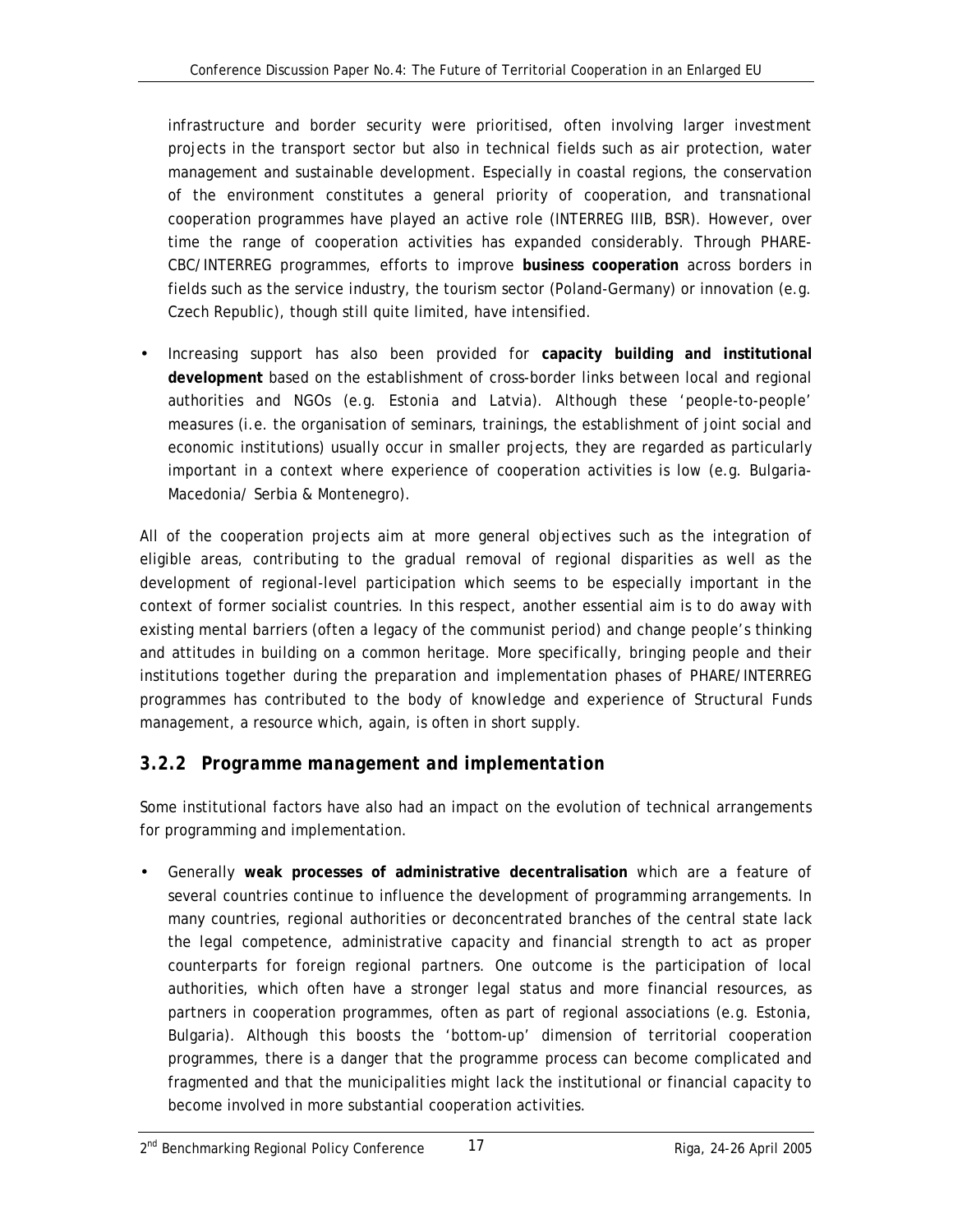- <span id="page-17-0"></span>• In terms of **capacity issues**, assessments vary quite broadly. In some cases, the absorption of funds has tended to be very low, reflecting difficulties in accomplishing the objectives initially set out in cooperation programmes (e.g. Bulgaria-Greece INTERREG IIIA). Problems can also arise due to the shortage of skilled personnel for staffing managing authorities and technical secretariats. Demands for further training, technical assistance and exchange of experience in this particularly demanding field of Structural Funds activity has been a general theme to emerge, particularly amongst the Candidate Countries. On the other hand, the transition from PHARE to INTERREG management structures seems to have taken place without major problems, and in some cases projects have been approved during the first year of operation (e.g. Latvia). In this respect, there is a general impression that EU support for the pre-accession cross-border programmes has been valuable in developing expertise for current INTERREG programmes.
- A general feature of territorial cooperation programming, across the EU generally, is the **effort to create synergies** between strands and with mainstream Structural Funds and domestic economic development programmes. The experience of Polish-German transborder cooperation is an example of the significant role played by strategic thinking in planning and delivering EU assistance fund programmes in border regions, ensuring that such programmes integrate with wider national development policy. Where administrative capacity is at a premium, efforts to ensure the complementarity of instruments and avoid overlaps in content and double financing are particularly noticeable. For instance, Hungary has the same managing authority for mainstream Structural Funds and INTERREG. Within INTERREG, there are several examples illustrating that that the integration of INTERREG IIIA and B programme management and implementation systems can cut costs and produce synergy effects (e.g. Latvia, Estonia). On the other hand, some policy-makers noted that there are limits to this integration process: integrating programmes with different administrative or socio-economic contexts and disparate priorities can actually complicate management and implementation (e.g. Poland/Ukraine/Belarus Neighbourhood Programme 2004-2006).

### **3.3 Assessment of achievements and challenges**

To sum up, reviewing the response of NMS and CCs policy makers, some general benefits and achievements as well as problems and challenges can be identified from the experience of implementing EU territorial cooperation programmes.

### *3.3.1 Achievements*

- The **act of cooperating in itself** is seen as very positive. The development of good contacts reaching beyond the implementation of funding therefore constitutes an essential basis for the general rapprochement of partners and their institutions (Slovak Republic).
- Tangible progress can mainly be observed in terms of **infrastructure and border-crossing facilities** where physical and concrete improvements are mentioned. Even in the rather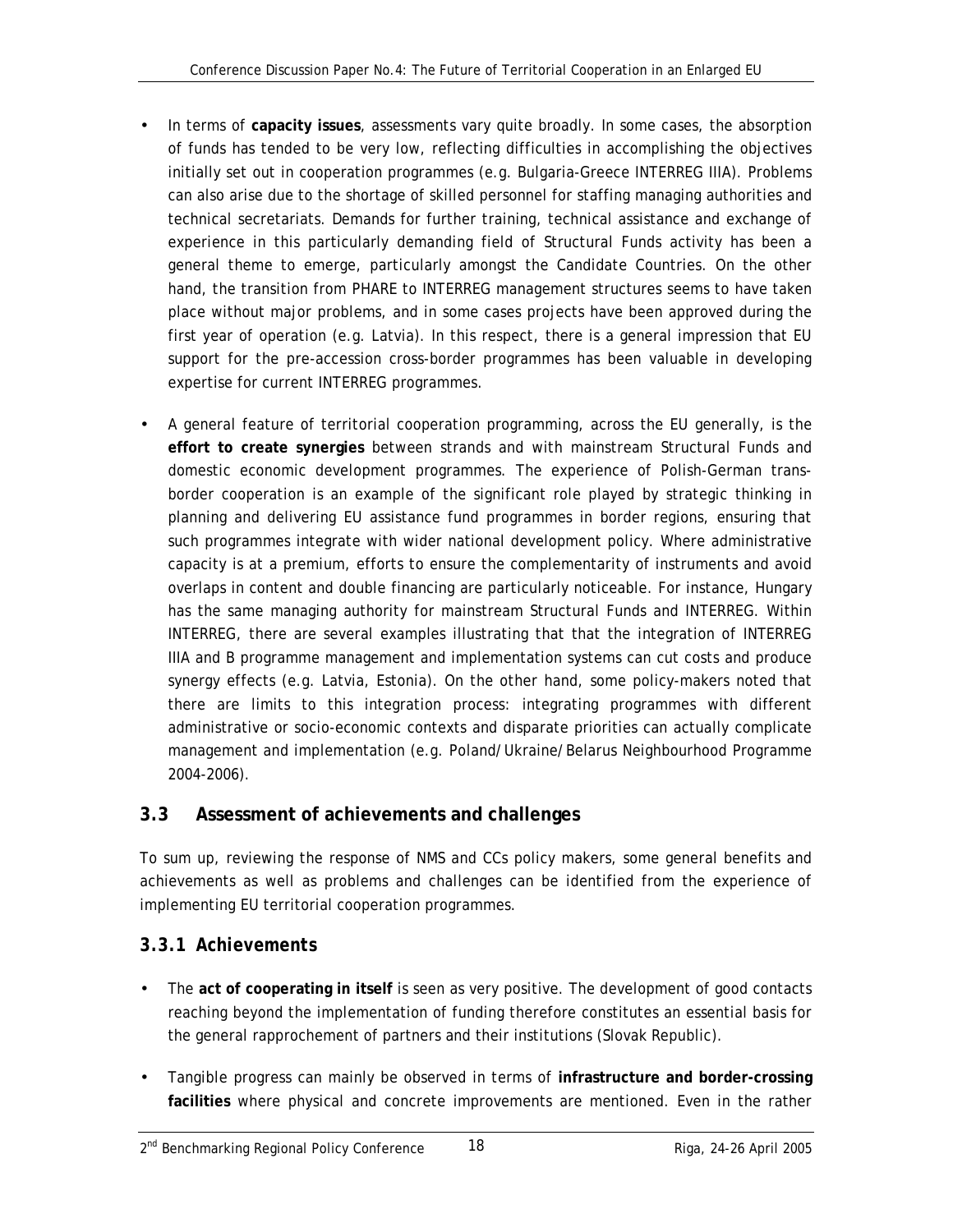<span id="page-18-0"></span>weakly covered business sector including the sphere of innovation, cooperation could be enhanced in some cases with the potential to lead up to improved market positions (INTERREG IIIA Czech Republic-Austria, Polish-German INTERREG CBC).

- EU-supported cross-border cooperation has promoted the **creation of specific institutions in border areas,** thus helping to develop administrative capacity at the local level as well as facilitating the access to funding sources for public authorities and NGOs which is of great importance regarding the slow pace of decentralisation in some countries (e.g. Romania).
- More **specific positive impacts** are also being stressed, such as the value added in addressing depopulation problems in lagging behind regions, and issues concerning ethnic minorities (e.g. the Romania/ Hungary: PHARE CBC programme spurred political action over Hungarian minorities in Romania, not least because it had €3 million attached).

#### *3.3.2 Challenges*

Some general difficulties which arise in every type of territorial cooperation are:

- **Different administrative structures**. Diverging legal, social and environmental frameworks and standards, as well as the dominant disparities concerning economic welfare make territorial cooperation a problematic issue. They can be the basis of minor problems in the field of financial administration of programmes (e.g. Poland-Lithuania) and concerning terminology and definition issues (e.g. Latvia), but they also can undermine cooperation initiatives on the long-run.
- The fact that **competencies and responsibilities of regional and local government structures** and other organisations in many cases have not yet fully developed and can vary considerably across borders has far-reaching implications regarding the number of regional administrations involved as well as in terms of capacity-building.

Specific problems arise concerning cooperation between new Member States and Candidate Countries and third countries. Following the EU enlargement in 2004 and the eastward shifting of its external borders, the positioning of the former Candidate Countries has fundamentally changed and although the economic disparities continue to persist along the new internal borders, many physical constraints have vanished and now apply more to the new external borders.

- **Practical problems** appear, as the lack of checkpoints and visa-only travel at the Schengen border, are added to the centralism and rigid inter-governmental agreements as well as the difficult access to information (e.g. Slovak Republic-Ukraine). These constraints considerably reduce the possibilities of engaging in substantial cooperation projects.
- Problems generated by **regulatory and funding mismatch** add to this already complex situation. The limited harmonisation between funding instruments is seen as having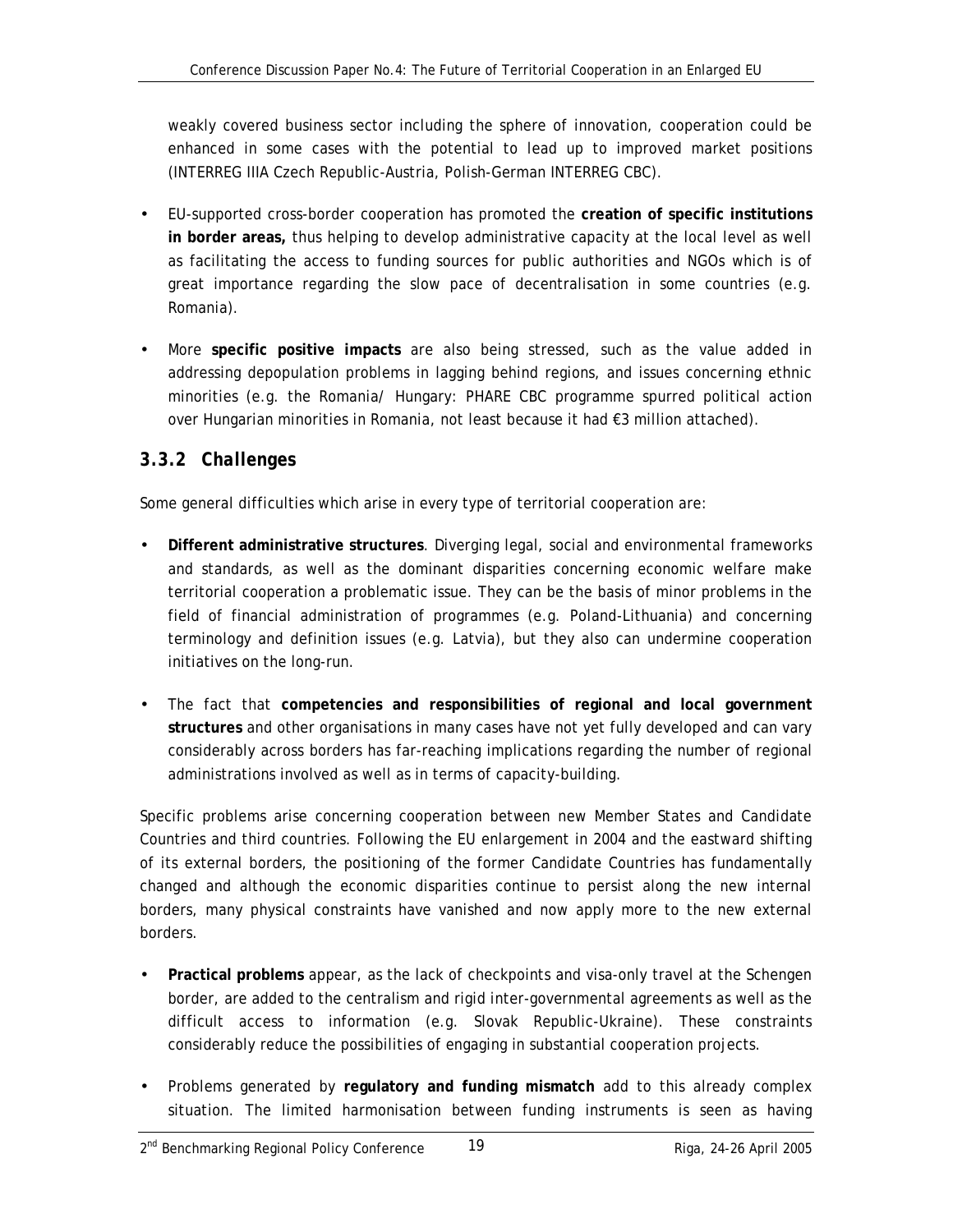<span id="page-19-0"></span>substantially reduced the impact of cross-border cooperation*<sup>4</sup>* . Due to differences concerning (*inter alia)* the general procedures, priorities, timescales and eligibility criteria, the progress of INTERREG projects involving different sources of funding is often limited. This can produce situations where programme management is fragmented and cooperation, and communication between partners remains poor (e.g. Bulgaria (PHARE CBC) – Greece (ERDF), Romania-Hungary, Austria-Slovak Republic).

The new Member States are, in some ways, especially aware of the potential difficulties which can arise in the field of territorial cooperation as they have had experiences of INTERREG-PHARE CBC joint programming, and they will be involved in future cooperation across eastern external borders. One example is provided by the Baltic Sea Region (BSR) where programming along the internal EU borders is viewed very favourably, in contrast to difficulties expected concerning the cooperation with the Russian Federation and Belarus. This is partly due to the fact that the Russian Federation has not signed the TACIS final agreement yet so that corresponding funds cannot be used up to now.

Thus, although substantial progress has been made in the field of territorial cooperation, the extent to which related projects really generate common benefits on both sides of the border can be uncertain. There is a danger that projects will be "border-oriented" without necessarily contributing to the institutionalisation of shared cooperation structures. Most of the difficulties are generated by the general lack of regional structures and experience in the field of territorial cooperation especially at the new external borders (e.g. Ukraine, Moldova, Serbia). These circumstances entail great challenges concerning the identification and development of suitable joint projects. These can only be developed on the basis of the joint managing of calls for proposals, appraisals and project selection leading eventually up to genuine cross-border cooperation. In this context, it could be very useful to develop contacts and exchange of experience on territorial cooperation between old and new Member States as well as their Eastern neighbours. Several of these issues and concerns will be revisited in the next section as they feed directly into and are addressed by the ongoing reform debate.

### **4. THE REFORM OF EU COHESION POLICY AND THE FUTURE OF TERRITORIAL COOPERATION PROGRAMMES**

In the current debate over the reform of EU cohesion policy, the continuation of the INTERREG programme commands widespread support. There is a general acceptance among old and new Member States that it is one of the areas of EU intervention where Community added value is most evident. Even among those Member States (e.g. the UK, Netherlands, Germany) which are advocating strict limits on the EU budget, and a rationalisation of cohesion policy under the socalled 'concentration model', there is explicit acknowledgement that INTERREG plays an important role.

l

<sup>4</sup> CEC, EUR-Lex Official Journal C 048, 21/02/2000.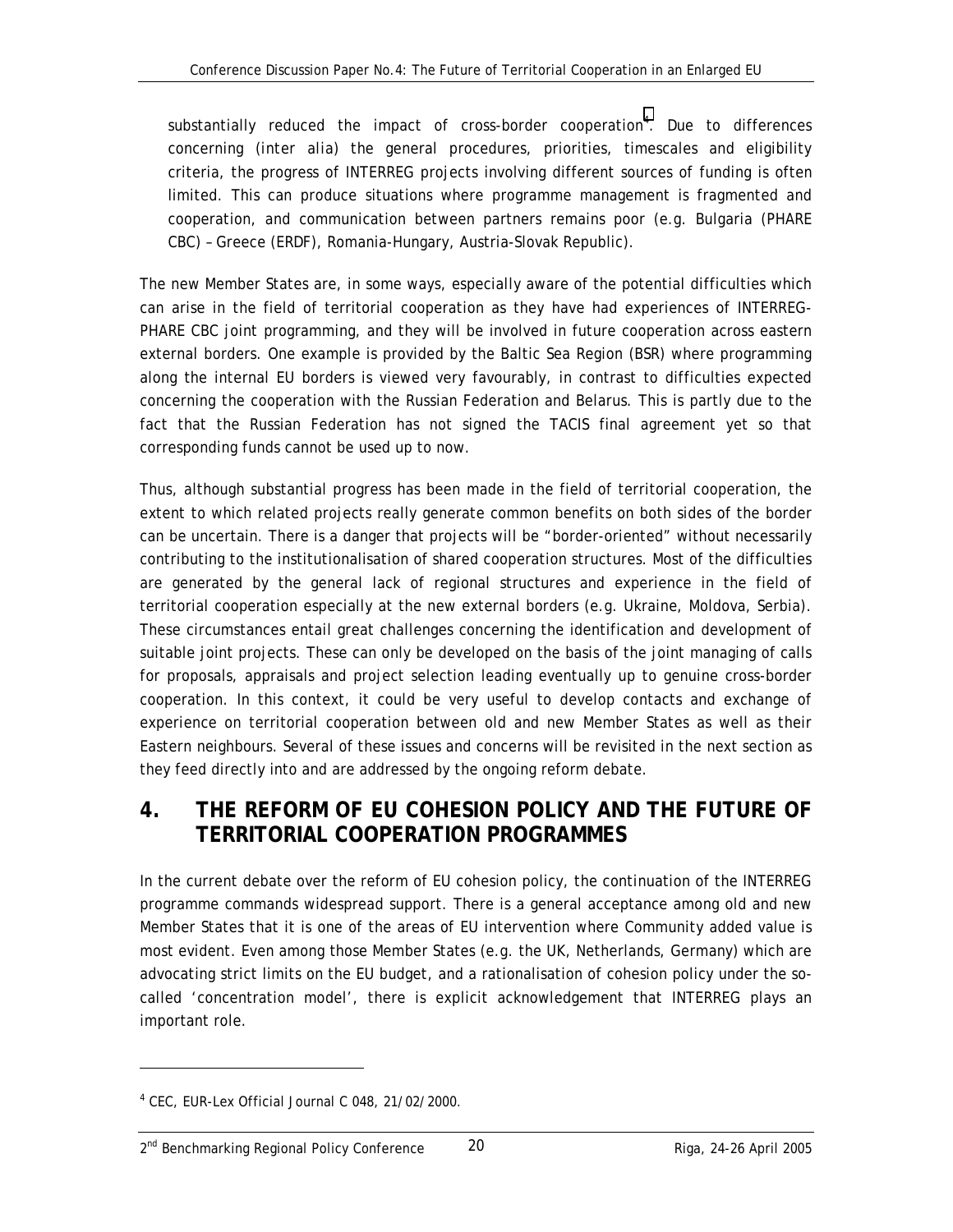<span id="page-20-0"></span>The Commission's proposals for territorial cooperation elements of the Cohesion Fund in the next programming period reflect this general consensus and can be grouped under four headings, referring to: financial issues, reorganisation of Strands, implementation issues and arrangements along external borders. The following section outlines these proposals and identifies key themes emerging in new Member States responses to them. It is worth noting that these proposals are tied to the broader discussions on ERDF regulations where debate is ongoing and the eventual outcome of negotiations is still uncertain.

#### **4.1 Financial issues**

The proposal to allocate some four percent of the cohesion policy under a new, dedicated objective would represent a significant increase in resources for cross-border and transnational cooperation (See Table 4.1). This overall increase has met with general approval in Member States where the value of territorial cooperation is widely acknowledged.

|      | Table 2: Comparison of financial package for current period with that proposed for 2007- |  |  |  |  |  |  |
|------|------------------------------------------------------------------------------------------|--|--|--|--|--|--|
| 2013 |                                                                                          |  |  |  |  |  |  |

|                                                      | 2000-2006             | 2007-2013                                                                                                                                |
|------------------------------------------------------|-----------------------|------------------------------------------------------------------------------------------------------------------------------------------|
| Cross-border co-operation programmes                 | € 4 bn $(69%)$        | € 6.8 bn $(47.73%)$<br>of which:<br>$-6$ 5.1 bn (35.61%) for mostly<br>internal borders<br>$\in$ 1.7 bn (12.12%) for external<br>borders |
| Transnational co-operation programmes                | $\in$ 1.4 bn<br>(24%) | € 6.8 bn $(47.73%)$                                                                                                                      |
| interregional co-operation and network<br>programmes | € 370 mio<br>(6%)     | € 650 mio (4.54%)                                                                                                                        |
| Total                                                | € 5.75<br>bn(100%)    | € 14.25 bn (100%)                                                                                                                        |

**Source:** European Commission.

#### *4.1.1 Flexibility in allocation between strands*

A common theme to emerge amongst Member States is a call for more flexibility to decide for themselves how funds are allocated. This applies particularly to Commission proposals to limit the right of countries to make decisions on the proportion of spending under different strands in comparison to the current programming period (see Table 2). Up to now, the new Member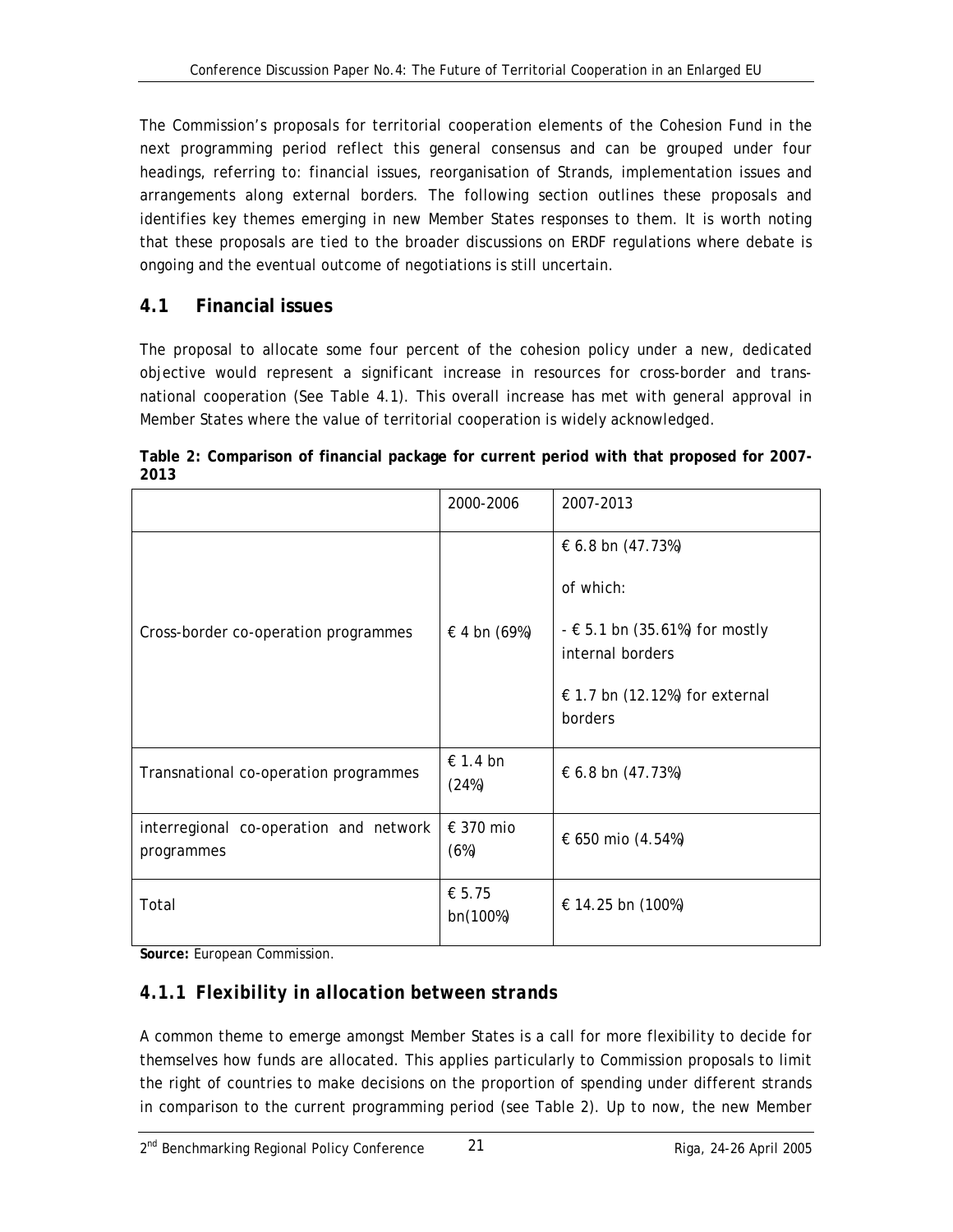<span id="page-21-0"></span>States have tended to allocate the vast majority of resources to cross-border cooperation as this is where they see the greatest potential for straightforward implementation and measurable impacts at this stage. The increased focus on strategic and networking activities, reflected in greater proportions of finance available for transnational and interregional cooperation in the Commission proposals, is an emerging trend across the EU, but may suit more developed and integrated borders. Although there have been positive experiences with INTERREG IIIB (for example, under the Baltic Sea Region programme), the administrative burden associated with these programmes can be high, particularly when weighed against tangible results.

### *4.1.2 Absorption*

It should also be noted that, given the significantly increased package available, financial absorption is an issue. Previous studies have shown the relatively slow pace of commitment and, even more, of expenditure among INTERREG programmes, and the danger of considerable decommitment under n+2. It should be recognised that INTERREG programmes are more difficult to deliver than mainstream regional programmes because of the additional complexity built in at every stage, and at both the programme and project levels. There is a strong case for these factors to be recognised in the future financial management requirements, with concessions on the expected rate of absorption.

#### **4.2 Reorganisation of Strands**

The additional funding available is prompting questions over the scope, content and geographical orientation of territorial cooperation programmes and the arrangements for programme management. All INTERREG programmes are distinctive in having a broader range of aims than mainstream, more tightly focused economic development programmes. As noted above, a variety of cooperation activities can be supported. The new financial package provides the potential to expand the scope of programmes further, and this is prompting debate on several topics: the 'global' relationship between INTERREG and other Structural Funds and national development programmes; how funds should be allocated across different INTERREG strands; and what type of activities should be supported within each strand.

### *4.2.1 Strand A*

Under current Commission proposals, the geographical scope, eligible areas and activities to be supported under Strand A will remain basically the same, focused on enhancing integration in specific border zones. As noted above, a broad spectrum of programmes already exist within Strand A with different hierarchies of priorities evident along different borders. Additional funding for this strand would provide scope to expand investment projects and this is provoking discussion over what type of activities should be organised under cross-border cooperation. Obviously, infrastructure development can be particularly valuable across borders where the level of development is relatively low and where the scope for cross-border cooperation appears to be constrained, either by a shortage of good projects or significant institutional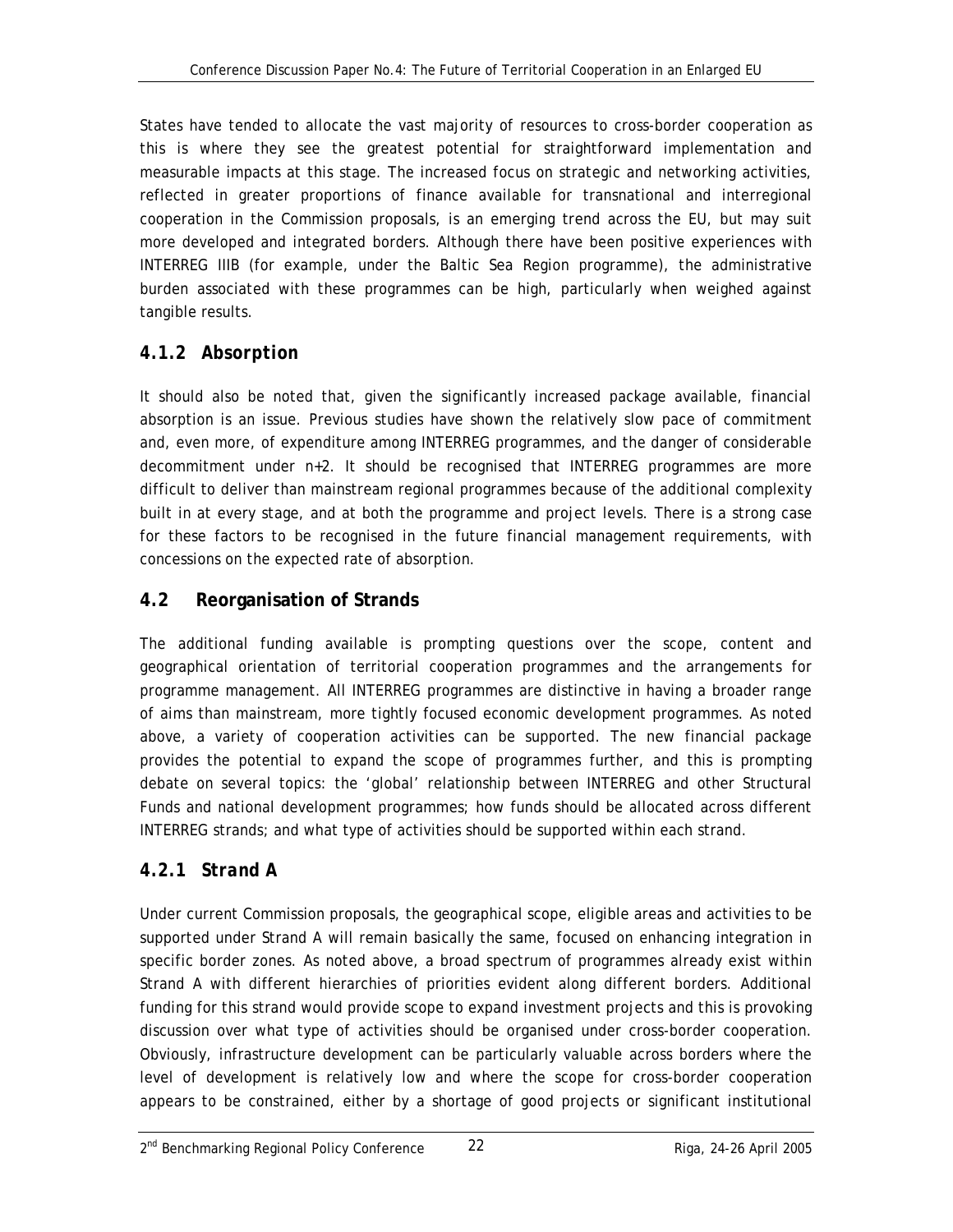barriers. On the other hand, it can be argued that the declared principal objective of the programme – raising competitiveness of the region and ensuring the integration of local communities – is not matched by the selection of programme priorities which are dominated by initiatives associated with large-scale road improvement and environmental protection on either side of the border, i.e. the type of activities that other EU funding streams are already addressing. The argument is that large programmes that cover several borders or a long stretch of a border are not very efficient or successful and the degree to which decisions are made on the basis of joint, cross-border working is questionable. Thus, INTERREG IIIA infrastructure programmes should fund relatively small, cross-border "missing links".

In more developed areas, a significant type of Strand A activity is focused around developing shared, strategic frameworks, in fields including environmental and spatial management, integrated or sustainable transport, tourism concepts and service delivery. In some cases, partners undertaking such projects are not even in spatially contiguous regions, but are linked by a common thematic concern (especially on maritime or mountainous borders). However, this strategic investment has strong commonalities with Strand B activities focused around developing new, shared spatial visions in similar fields, including spatial management and planning, resource use, environmental management, transport and tourism. In this way, some INTERREG IIIA programmes in integrated border regions may have more in common with IIIB programmes (albeit that their projects are on a more modest scale) than with IIIA programmes on less-integrated internal or external borders.

Beyond this, there are more specific areas of concern. As noted previously, there has been a tendency to merge programmes, and the Commission has proposed the creation of one single programme per border, possibly with the creation of sub-programmes where necessary. Some countries with several programmes on long borders, are concerned that the different stage of advancement of bilateral relations, democratisation and decentralisation across borders and the different priorities and scope of related programmes will make the implementation of programmes more difficult. It is also worth noting some concerns with the proposed definition of maritime borders eligible for cross-border co-operation (up to 150 km).

This raises questions on the range of activities organised under Strand A and its geographical orientation. Should cross-border programmes be more focussed in order to enhance genuinely integrative and tangible cross-border activities? It may even be worth considering whether the universal coverage of all borders for cross-border cooperation is genuinely either wanted or warranted. Such experiences suggest that EU support could be made dependent on a greater degree of 'conditionality' (e.g. thresholds of national or organisational commitment, anticipated cross-border objectives or the achievable added value of intervention) rather than being universally provided as a matter of course. This is part of a general feeling that the main focus of cross-border cooperation should move eastwards as this is where the real impact in economic and political terms can be seen and where the most positive benefits from increased cooperation are felt.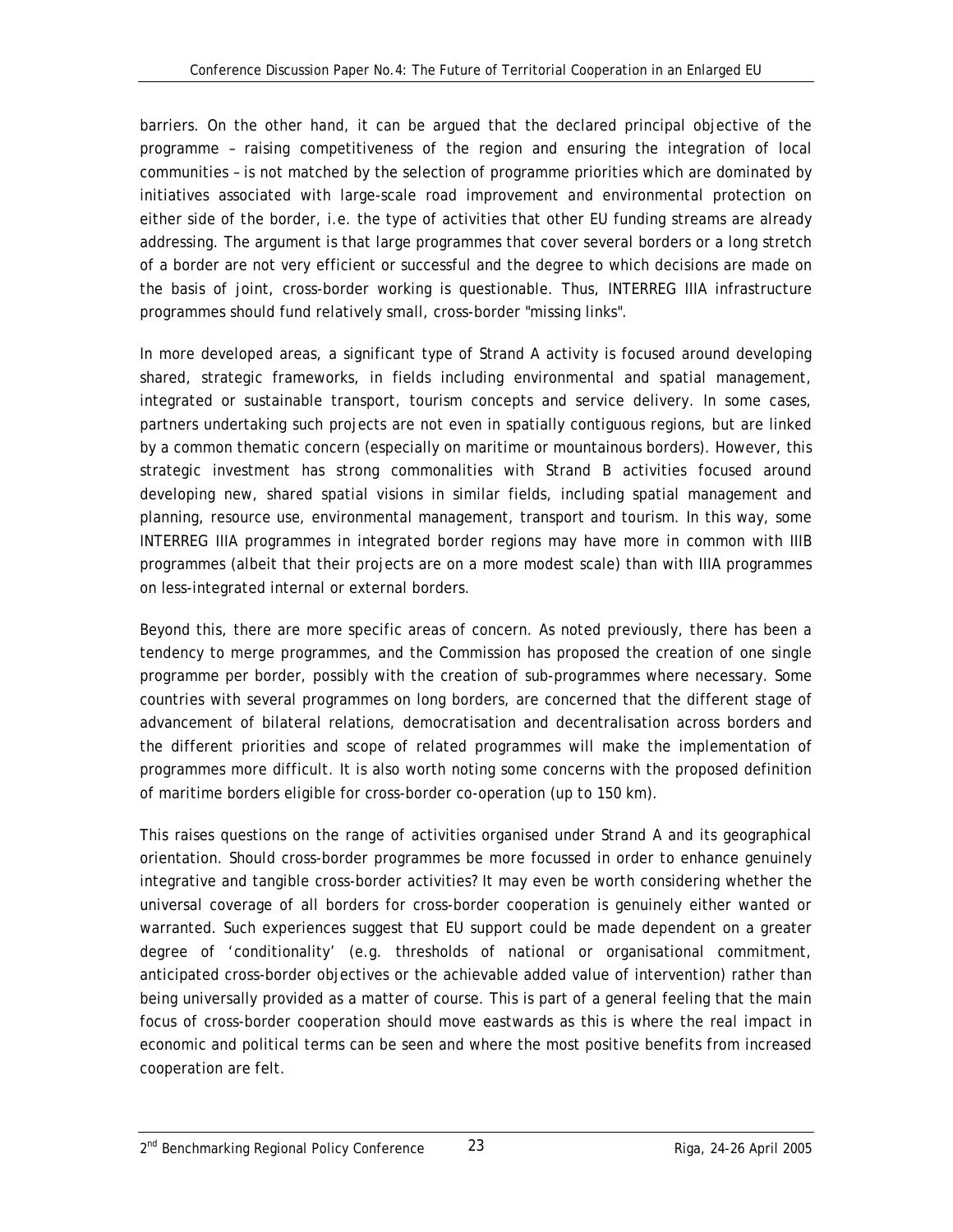## <span id="page-23-0"></span>*4.2.2 Strand B*

The higher proportion of funding allocated to Strand B reflects the Commission's idea of a new concept of transnational cooperation. The aim is that projects should concentrate more on larger strategic projects in the areas of water management, natural risk prevention, improving accessibility and the creation of scientific and technological networks. However, some Member States strongly favour broadening the scope of transnational cooperation further to encompass fields such as urban networking and cultural heritage as important projects in these fields have been developed over the past years (e.g. in the BSR programme).

As noted above, a key issue that involves both Strand A and Strand B activities is limiting overlap and duplication of activities and encouraging greater communication and synergy between cross-border and trans-national programmes. For instance, there is ongoing debate amongst some programmes concerning the creation of overarching coordination instruments that would bring together all Strand A and B programmes in a given area. On the one hand, there is general consensus on the need for more exchange of experience and efficient flow of information between different territorial co-operation programmes (e.g. through annual meetings of members of all Monitoring Committees). However, there is also awareness that the specificity and independence of programmes should be preserved and a fear that institutionalising closer ties could undermine the status of some programmes and lead to the creation of overarching ranking of priorities between them. For example, the merging of the BSR and the Northern Periphery programmes could prove problematic as these follow different rationales and objectives.

Another key issue in the current debate over the future of transnational cooperation programmes is the balance between geographic and thematic zoning. The current geography of INTERREG IIIB has several advantages. The programmes are generally sufficiently broad and flexible to accommodate a wide range of cooperation and network activities in different sectors or on different themes. Groupings such as Alpine Space, Baltic Sea Region or Northern Periphery are either building on, or encouraging, territorial integration in areas that share common development challenges and prospects of collective policy action. Equally, however, it has to be recognised that some areas may be too broad, there is overlap among zones, and some encompass too many different types of activity for there to be a coherent approach to programming. There are also reported difficulties in achieving a sense of ownership and identity over such large areas. Combined with the problems of measuring concrete outcomes, noted above, there are strong arguments for reconsidering the geographical configuration of the current transnational cooperation zones.

## *4.2.3 Strand C*

Under the Commission's initial proposals, interregional Cooperation (Strand C) would be 'mainstreamed' i.e. integrated within the regional programmes rather than operated as a separate Community initiative. Each regional programme would be expected to devote a proportion of programme resources to inter-regional cooperation. The potential gains of these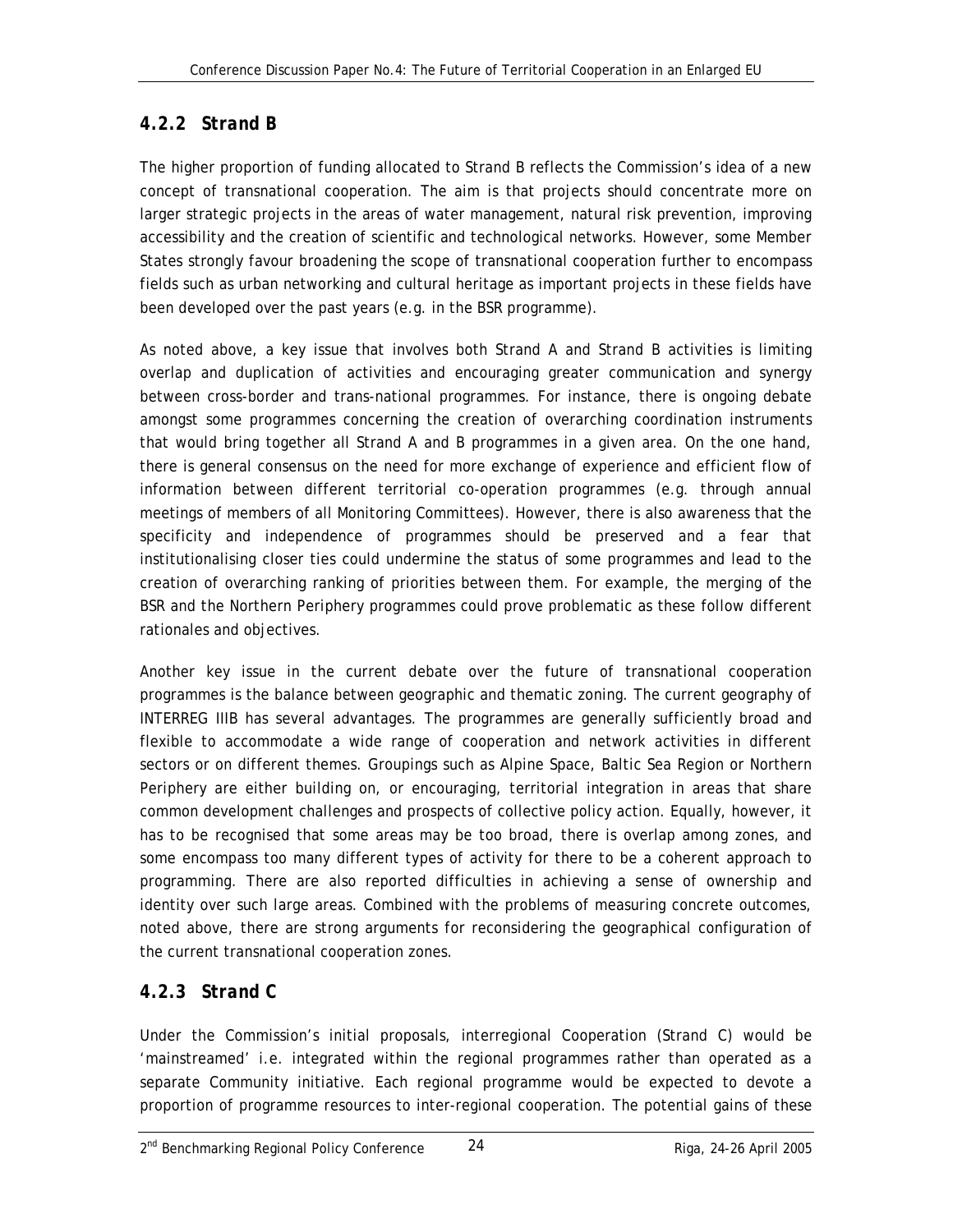<span id="page-24-0"></span>proposals are understood in terms of integrating the best features of IIIC (promoting networking and exchange of experience and encouraging a learning process from which regions can benefit) and streamlining the programming framework. However, there are also fears that the disruption caused by mainstreaming would threaten the loss of valuable experience and expertise. Moreover, mainstreaming could place a disproportionate administrative burden on regional programmes, particularly with respect to the complexities of budgetary management.

Due to concerns expressed by the Member States, the Commission has slightly amended this proposal (although the regulation has not been changed so far): although mainstreaming IIIC remains an option, INTERREG IIIC activities will continue in some form, but under a different formulation. Thus, the current plan is to have two forms of IIIC-type activities, potentially with divergent management structures. Funding would be put aside within Objectives 1 and 2, but interregional cooperation here might be more bilateral, whereas under Objective 3 larger partnerships would be possible. As can be seen in the financial package (see Table 2), it is proposed to allocate a proportion of 4.54 percent of the funding to programmes of interregional cooperation and networking potentially involving three or more partners. In terms of content, a stronger focus will be put on the Lisbon and Gothenburg agendas.

#### **4.3 Implementation issues**

#### *4.3.1 European Groupings of Cross-Border Cooperation*

An important challenge for the next programming period is finding the optimal balance between national and regional institutional and administrative arrangements to facilitate effective territorial cooperation programming. The situation continues to evolve as part of broader processes of regionalisation noticeable in some new Member States. For example, Poland recently changed national legislation to allow regional actors to transfer funds across the borders enabling them to become lead partners in INTERREG projects.

The Commission proposes to simplify management systems through a new legal instrument, the "European groupings of cross-border cooperation" (EGCC). These will be invested with legal personality for the implementation of co-operation programmes and based on an optional convention of participating national, regional, local and other public authorities. The aim is to resolve some of the problems arising from the differences in institutional contexts of the Member States and thus to improve the general implementation of territorial cooperation projects. The scope of EGCC activities can cover co-funded projects of cross-border, transnational and interregional cooperation but also cross-border cooperation programmes launched at the initiative of the Member States and their regional and local authorities.

The views expressed among Member States concerning this proposition differ. One explanation for this is variation in traditions of administrative decentralisation: some policy-makers regard the prior existence of a certain level of trust as conditional for the delegation of the funds management to a separate body (e.g. Romania), while others (e.g. Slovenia) see positive aspects in the joint management of cross-border budgets as well as in the joining of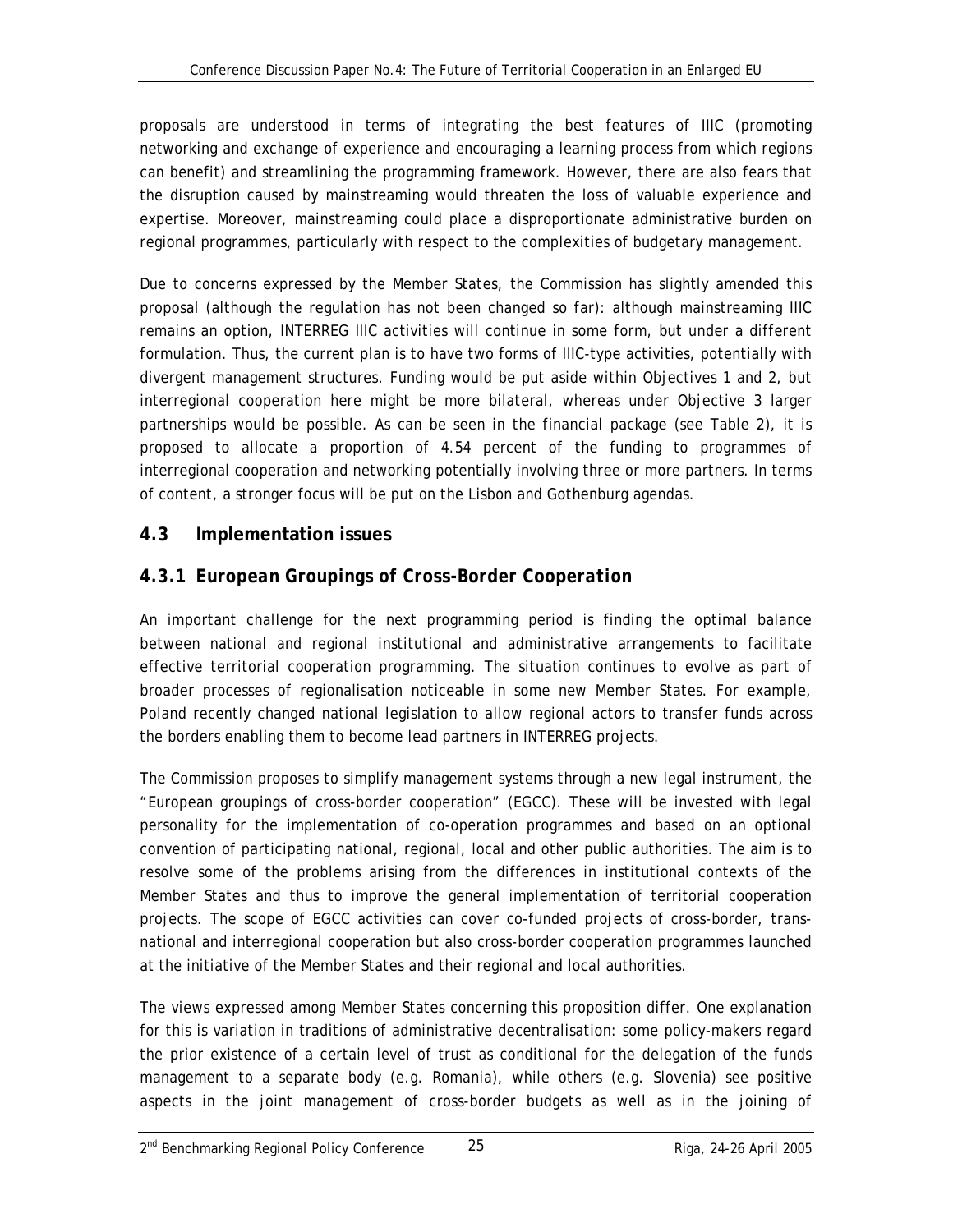<span id="page-25-0"></span>responsibilities. There is also more general concern over the added value generated by the establishment of such institutions: many partners have already developed arrangements for programme management, and the reorganisation of responsibilities to accommodate EGCCs could lead to undue delays. Problems could occur when the creation of these bodies as legal instruments is seen to introduce new, potentially significant elements to the administrative systems established by central government on one side of a border. For this reason, some Member States are calling for the formation of EGCCs to be conditional on central governmental approval.

#### *4.3.2 Monitoring and Evaluation*

A recurring issue is the question of whether Structural Fund monitoring practices, and quantified indicators in particular, fit well with the soft and innovative aims of some territorial cooperation programmes. Some programmes aim to capture these less tangible achievements by extending their monitoring indicators to cover the interactions encouraged by the programme, but an alternative approach involves using more qualitative techniques at the evaluation stage including interviews and case studies to capture such outcomes. Consequently, several countries want the Commission not only to specify important conditions for cooperation activities but also to help arrive at closer definition of a cooperation project for the next programming period. This includes clearer definition of eligible areas and activities, more specific criteria or qualitative weighting for project selection and evaluation, and indicators to help capture the genuinely cooperative nature of programmes.

In this context, a general feature running through proposals for future procedural arrangements of all types of cooperation programmes is the demand to fulfil at least two of the following conditions in terms of programme management: joint project development; joint implementation; joint project staff; and/or joint financing. This aspect is especially important in the context of the new Member States where difficulties can be observed concerning the institutionalisation of shared cooperation practices.

### **4.4 Cooperation along external borders**

As noted previously, implementing co-operation programmes across external borders through different financial arrangements (INTERREG, PHARE CBC, TACIS, MEDA) has caused particular problems. According to the Commission, "The fundamental problem of managing cross-border and transnational programmes is the often very different legal and administrative rules and traditions in the different countries involved [which] require ad hoc legal arrangements and this applies particularly to new Member States who have external borders with third countries". Difficulties can arise from the fundamentally diverging systems applied to the financial management of Community funds, implying different roles and responsibilities for the Commission and the national, regional or local authorities.

The European Commission has proposed a two-pronged approach to addressing this challenge: during the first (current) stage, 2004-2006, it is harmonizing the existing aforementioned EU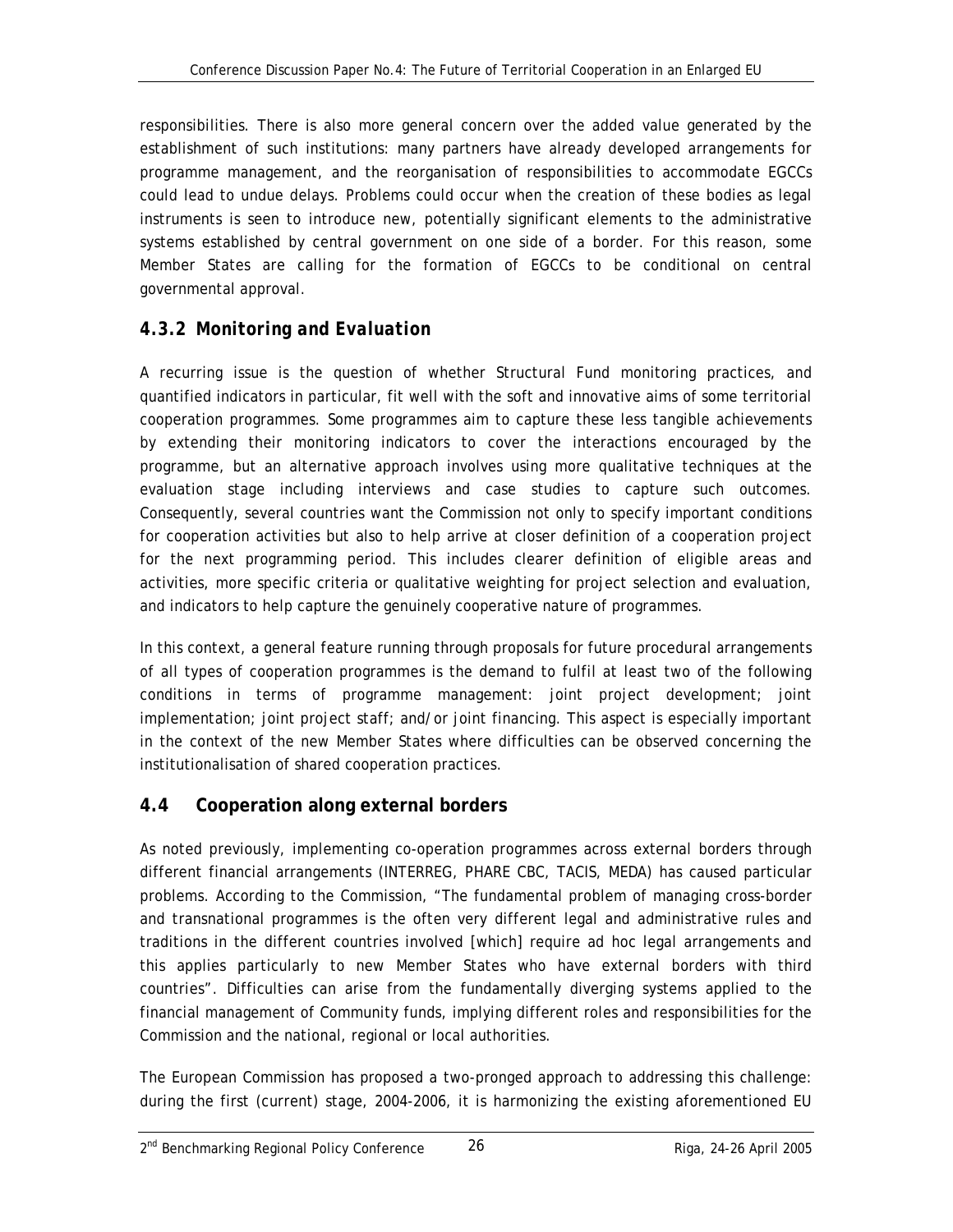instruments through the creation of Neighbourhood Programmes. During the second phase, 2007-2013, cooperation will be even further enhanced with increased funding and harmonized instruments:

- The Instrument for Pre-Accession (IPA) which will cover the Candidate and potential Candidate Countries, replacing PHARE, ISPA, SAPARD and CARDS;
- The European Neighbourhood and Partnership Instrument (ENPI) will cover third countries participating in the European Neighbourhood Policy, replacing MEDA and part of TACIS.

The aim is to fully integrate the application, selection and implementation procedures governing co-operation programmes that straddle the external border of the Union. Contracting remains separate (i.e. there is one contract for the internal part of each project and one for the external part), but the Neighbourhood Programmes offer genuinely joint possibilities to build effective co-operation across the Union's external borders. Generally speaking, the Commission's initiative for the new, harmonised instruments is viewed as a crucial part of the increasing focus on the external borders which is welcomed by Member States. It is here that territorial cooperation can achieve a visible physical but also a political impact. Several Member States see themselves as 'sponsors' for future EU members and this type of cooperation can be of political and symbolic significance in this respect. As noted above, a substantive criticism, particularly of cross-border cooperation projects, has been weakness in the implementation of genuinely cross-border nature structures, funding and projects. External programmes have to date tended to be 'border-oriented' rather than cross-border. Harmonising systems and giving partners across external borders equal status should encourage programmes that are worked out jointly with common cost and funding plans and thus help address this issue. Indeed, for some policy-makers, integration has not gone far enough.

However, some countries stress that it would be wrong to assume that such measures will integrate external and internal border programmes. On the external borders, there is a lack of direct communication channels between the citizens (because of the need for visas and other travel restrictions), a lack of cooperation experience and a low level of information on the funding opportunities etc. Given this context, the ambitions, objectives and types of project are, at least for the time being, bound to be more limited than on internal borders and this dissimilarity must be taken into account. According to some Member States, it is important to take into account relative levels of development on both sides of external borders and to avoid a "one-size-fits-all" approach to territorial cooperation. Given that the aspirations and support needs of external and internal borders are so different, it may be worth organising the types of border programme as separate strands from the outset.

There is another general concern that cooperation on external borders is to be regulated by two different documents which, according to some, are not precise enough in delineating the type of cooperation supported, the appropriate management procedures and the relevant responsible authorities. Problems could arise regarding the division of responsibilities within the Member States (e.g. between Ministries of internal or external affairs) as well as within the